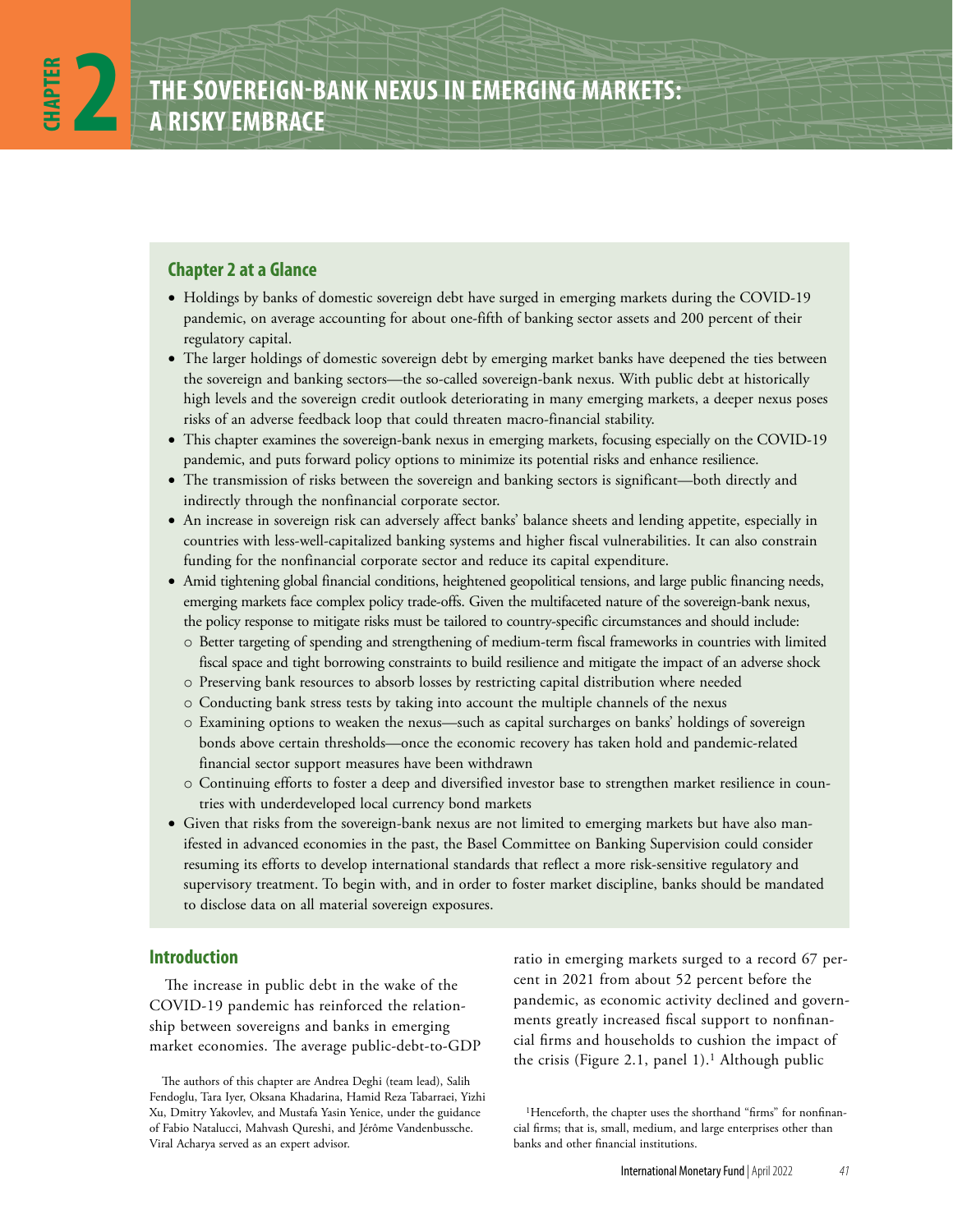

## Figure 2.1. Developments in Emerging Market Public Debt and Banks' Sovereign Exposures

Public debt has surged in emerging markets ...

... and banks' domestic sovereign debt exposure has reached historic highs ...





... as banks have been the main buyers of domestic debt.



Fiscal policy has supported firms during the pandemic.





Sources: Fitch Connect; IMF, Monetary and Financial Statistics, World Economic Outlook, and Fiscal Monitor databases; and IMF staff calculations. Note: In panels 1 and 2, indicators are country averages weighted by purchasing-power-parity GDP. Public debt is in real terms; that is, in trillions of chained 2010 US dollars. In panel 2, banks' sovereign exposure corresponds to claims on central government debt divided by total banking sector assets. Advanced economies comprise economies classified as advanced in the IMF World Economic Outlook database. In panel 4, fiscal support corresponds to the discretionary fiscal support announced or taken during the COVID-19 crisis expressed as a percent of GDP. For 2021, fiscal support and the corporate-debt-to-GDP ratio shown in the panel correspond to September data. See Online Annex 2.1 for countries in the emerging market sample. AEs = advanced economies; EMs = emerging markets.

debt levels have also risen in advanced economies, the domestic sovereign debt exposure of banks has increased relatively more in emerging markets (Figure 2.1, panel 2)—reaching 17 percent of total banking sector assets in 2021—as the additional government financing needs have been met mostly by domestic banks amid declining foreign participation in local currency bond markets and a generally limited domestic investor base (Figure 2.1, panel 3). Consequently, the linkages between the financial health of the sovereign and banking sectors—the so-called sovereign-bank nexus—have intensified in these economies.

The relationship between sovereigns and banks has also become more complex during the pandemic as interdependencies with the real sector have deepened. Countries across the world have supported the liquidity and solvency of firms through unprecedented policy measures, including accommodative monetary policy and fiscal measures such as cash transfers, equity injections, loans, and guarantee programs. In emerging markets, the discretionary fiscal response to the pandemic averaged about 10 percent of GDP during 2020–21—of which 6 percent consisted of additional spending and forgone revenues and 4 percent consisted of equity, loans, and guarantees. In turn, the corporate sector has become highly dependent on the continuation of policy support in cases where the economic recovery has yet to firmly take hold and corporate vulnerabilities are high (Figure 2.1, panel 4). This has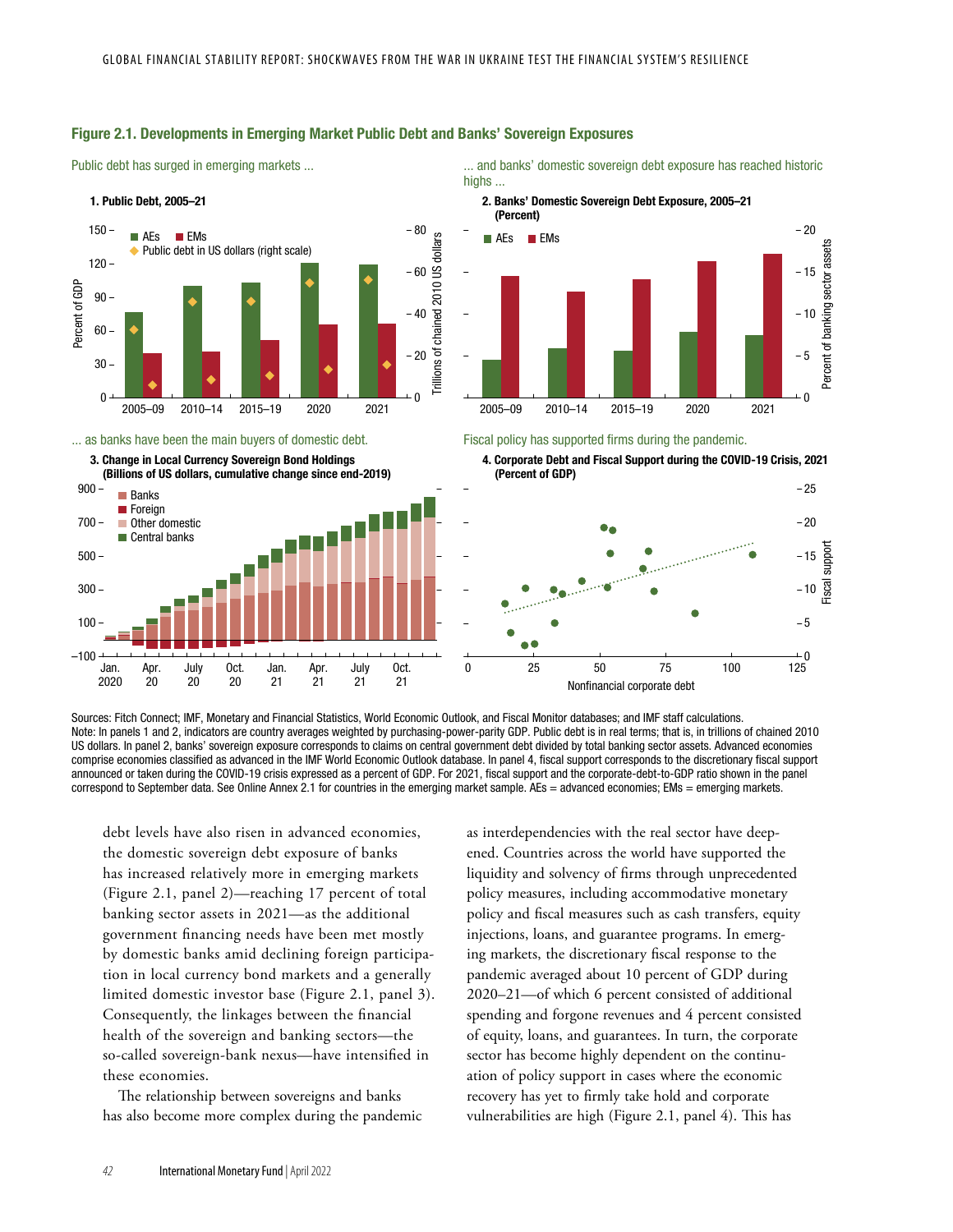significantly deepened the interconnectedness of sovereigns and banks through firms, so that stress in the sovereign sector could spill over quickly to firms and hurt banks' balance sheets.2

Emerging markets are particularly vulnerable to the macro-financial stability risks associated with a strong sovereign-bank nexus in the face of an adverse shock as global financial conditions tighten. Growth prospects are generally weaker relative to the pre-pandemic trend in emerging markets compared with advanced economies (see the April 2022 *World Economic Outlook*), while governments' ability to support the economic recovery through increased spending or reduced revenues (fiscal space) is more limited, with a higher debt-servicing burden (Figure 2.2, panel 1). The public-debt-to-GDP ratio is thus projected to continue to grow in several emerging markets over the medium term, while it is expected to decline in advanced economies (Figure 2.2, panel 2). At the same time, refinancing risks are higher in emerging markets given the shorter average maturity profile of public debt compared with advanced economies (see the October 2021 *Fiscal Monitor*), a higher share of public debt denominated in foreign currency (especially in US dollars), and rising sovereign spreads amid a worsening sovereign credit outlook (Figure 2.2, panels 3–5). Local currency government bond yields have also increased for most emerging markets in recent months as foreign participation in local currency bond markets has declined, while central banks have tightened monetary policy on the heels of rising inflationary pressures (Figure 2.2, panel 6; see also Chapter 1).

Amid higher fiscal vulnerabilities, a sharp tightening in global financial conditions on the back of monetary policy normalization in advanced economies and intensifying geopolitical tensions caused by the conflict between Russia and Ukraine could push emerging market borrowing costs higher and potentially trigger an adverse feedback loop between the sovereign and banking sectors through multiple channels. $3$  For example,

with public debt already elevated, higher sovereign borrowing rates could fuel debt sustainability concerns and adversely affect banks' funding conditions and balance sheets through their *exposure* to sovereign debt.<sup>4</sup> In this regard, it is worth noting that countries whose banks are more exposed to sovereign debt are also those with a higher public-debt-to-GDP ratio and lower bank capital ratios (Figure 2.3, panels 1 and 2; see also Chapter 1). Sovereign stress could thus potentially quickly transmit to the banking sector in these economies.<sup>5</sup> Tighter borrowing constraints could also reduce governments' ability to support banks through implicit or explicit guarantees (the *safety net*), increasing stress in the banking sector and, in turn, raising the need for actual fiscal support and further weakening the sovereign balance sheet. In addition, a widening of sovereign spreads amid constrained fiscal space could lead to a rapid withdrawal of policy support to the *real economy*, hurting economic growth and intensifying bank losses that could further magnify the sovereign stress.

Domestic shocks such as a weaker-than-anticipated economic recovery in emerging markets amid the spread of new COVID-19 variants could also unleash the pernicious dynamics of the sovereign-bank nexus. For example, a decline in economic activity could put public finances under pressure and worsen the sovereign credit outlook, leading to an increase in sovereign funding costs. A substantial rise in corporate bankruptcies could also undermine banks' capital adequacy and diminish their willingness to lend, further undermining economic activity and straining sovereign balance sheets.<sup>6</sup>

Against this backdrop, this chapter examines the relevance of the sovereign-bank nexus in emerging markets for macro-financial stability and puts forward policy options to minimize potential risks and enhance resilience. Building on earlier research on the topic, which has focused mostly on advanced

<sup>2</sup>The sovereign-bank nexus has strengthened in some advanced economies as well, particularly in Europe. ECB (2020) documents considerable heterogeneity in banks' sovereign debt exposure across European countries and notes that banks' vulnerability to higher holdings of sovereign debt securities has been contained during the pandemic, since valuation changes have been modest.

<sup>&</sup>lt;sup>3</sup>Commodity-importing emerging markets may be particularly at risk as they face the prospect of tighter global financial conditions and high commodity prices putting pressure on their external accounts.

<sup>4</sup>These effects could be aggravated if tighter global financial conditions were accompanied by a large reversal in capital flows from emerging markets, inducing sharp currency depreciation and raising the domestic currency burden of liabilities denominated in foreign currency (Chapter 1 of the April 2022 *Fiscal Monitor*).

<sup>&</sup>lt;sup>5</sup>In some major emerging markets, banks hold floating-rate bonds, inflation-indexed bonds, and "non-defaultable" bills issued by central banks, which may be less sensitive to interest rates and sovereign risk and could provide some insulation from a rise in sovereign risk.

<sup>6</sup>Although banks remain generally well capitalized in emerging markets, pandemic-related regulatory flexibility and other supportive financial sector policy measures make it difficult to precisely ascertain the true health of the banking system at this time.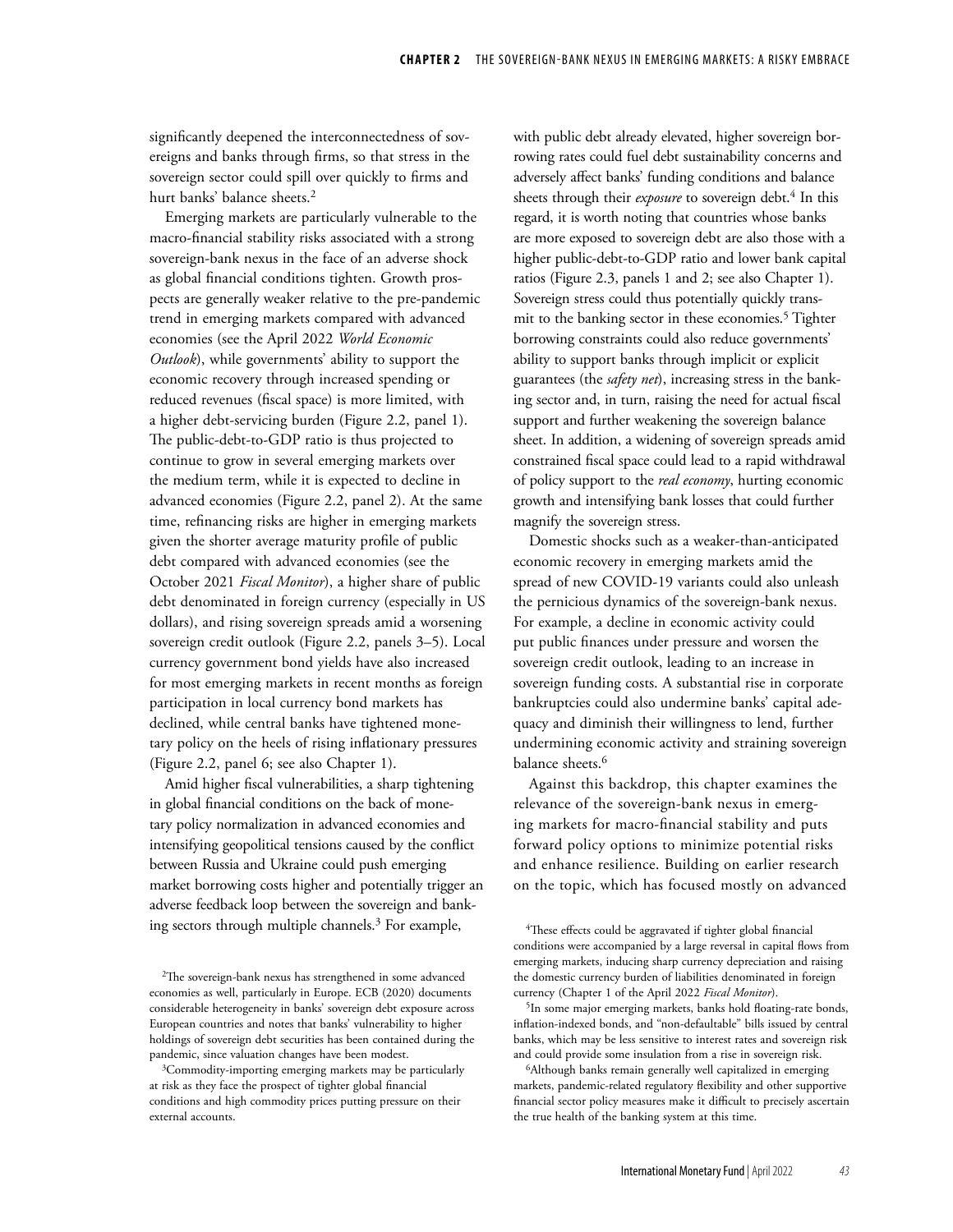

Emerging markets have much higher debt-service burdens relative to advanced economies ...



A large share of sovereign debt is denominated in foreign currency.

3. Share of Foreign Currency Debt in Total Public Debt, 2021 (Percent)



... and spreads are above pre-pandemic levels.





... and rising debt levels in the medium term.



The sovereign credit outlook has worsened in emerging markets ...

4. Net Emerging Market Sovereign Rating Downgrades and



Local currency government bond yields have also risen for most emerging markets in recent months.

#### 6. Average Yields of JPMorgan Global Bond Index by Region 2013–22 (Percent)



Sources: Bloomberg Finance L.P.; Fitch Connect; JPMorgan EMBI Global; Standard & Poor's Capital IQ; and IMF staff calculations. Note: In panels 1–3, indicators are country averages weighted by purchasing-power-parity GDP. In panel 4, changes in sovereign rating and rating outlook are computed using a 12-month rolling sum based on changes reported by Standard & Poor's. Panel 5 shows the difference in credit spreads between December 31, 2020, and March 11, 2022. Spreads are calculated as the difference between a bond's yield and the linearly interpolated yield of the two base curve bonds that bracket the maturity of this bond. In panel 6, the drop in average yields for Europe in the second week of March 2022 reflects the exclusion of Russia from the JPMorgan index.  $A\overline{E}s =$  advanced economies;  $EMs =$  emerging markets.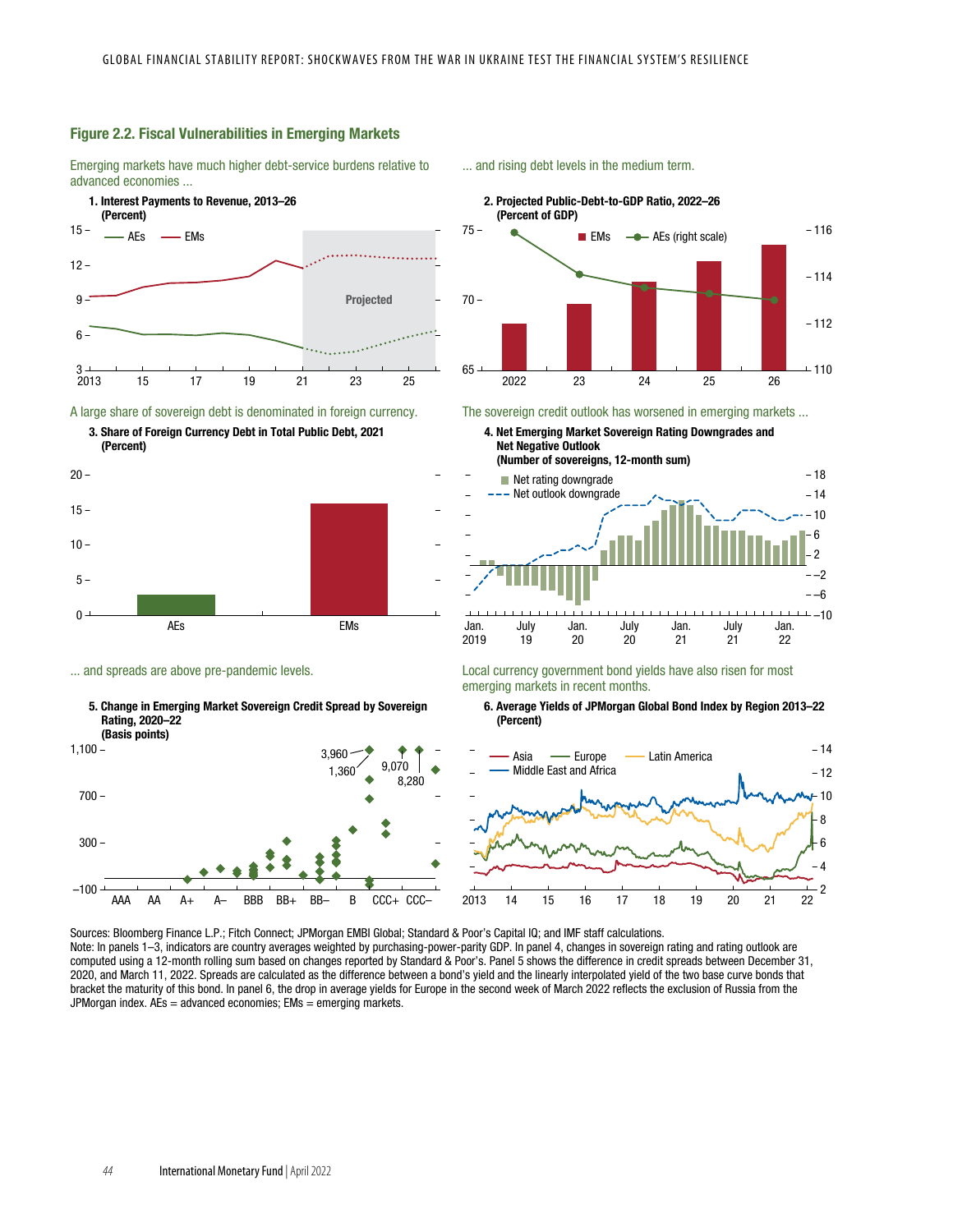... and lower bank capital.



### Figure 2.3. Banks' Exposure to Sovereign Debt in Emerging Markets

Banks' exposure to sovereign debt is greater in economies with higher

Sources: Fitch Connect; IMF, Financial Soundness Indicators, Monetary and Financial Statistics, and World Economic Outlook databases; and IMF staff calculations. Note: In panel 1, red dots reflect provisional public-debt-to-GDP ratios in 2021 vis-à-vis banks' central government debt holdings in 2021 (third quarter). In panel 2, total assets are used in the denominator of the Tier 1 capital ratio (instead of risk-weighted assets) to provide greater comparability across countries. Given limited country-level data availability, banks' sovereign debt exposures for India and Argentina are computed using bank-level Fitch Connect data. Data labels use International Organization for Standardization (ISO) country codes.

economies, $<sup>7</sup>$  the chapter explores the strength of the</sup> nexus in emerging markets, especially during periods of sovereign stress, and the key channels of transmission.8 Specifically, relying on a comprehensive conceptual framework and drawing on data from the past two decades for a broad sample of emerging

7The linkage between sovereign and banking sector risk has been well explored for advanced economies, especially in the context of the euro area sovereign debt crisis (for example, Acharya and others 2018; Dell'Ariccia and others 2018). The findings of these studies, however, may not be generalizable to emerging markets, which have different structural characteristics—notably in terms of lower financial sector development, a greater share of foreign-currency-denominated public debt, and higher sensitivity to external shocks. Gennaioli, Martin, and Rossi (2018) and Feyen and Zuccardi Huertas (2019) document the existence of a sovereign-bank nexus in emerging markets using pre–COVID-19 pandemic data. IMF (2022) discusses the deepening of the sovereign-bank nexus in recent years in the context of South Africa.

8Although shocks to the banking sector could also trigger the feedback loop, the elevated fiscal vulnerabilities in emerging markets, combined with the risk of a sharp tightening in global financial conditions as monetary policy normalizes in advanced economies, makes an increase in sovereign stress more relevant at the current juncture.

markets,<sup>9</sup> the chapter investigates the following key questions:

- How has the link between the sovereign and banking sector evolved, and how has the COVID-19 pandemic affected that link? What factors motivate the banking sector to hold sovereign debt?
- How strong is the sovereign-bank nexus? How is it affected by adverse shocks such as a tightening in global financial conditions?
- How relevant are the various channels of transmission? To what extent does sovereign stress transmit directly to banks through their exposure to government bonds? How much do banks benefit from government guarantees, especially during episodes of sovereign stress? And to what degree does sovereign stress affect the real economy—in particular the corporate sector, which may in turn affect banks?

9The core sample of emerging markets comprises 53 economies. The specific sample of economies across empirical exercises and the time period covered depend on data availability. See Online Annex 2.1 for details. All online annexes are available at www.imf .org/en/Publications/GFSR.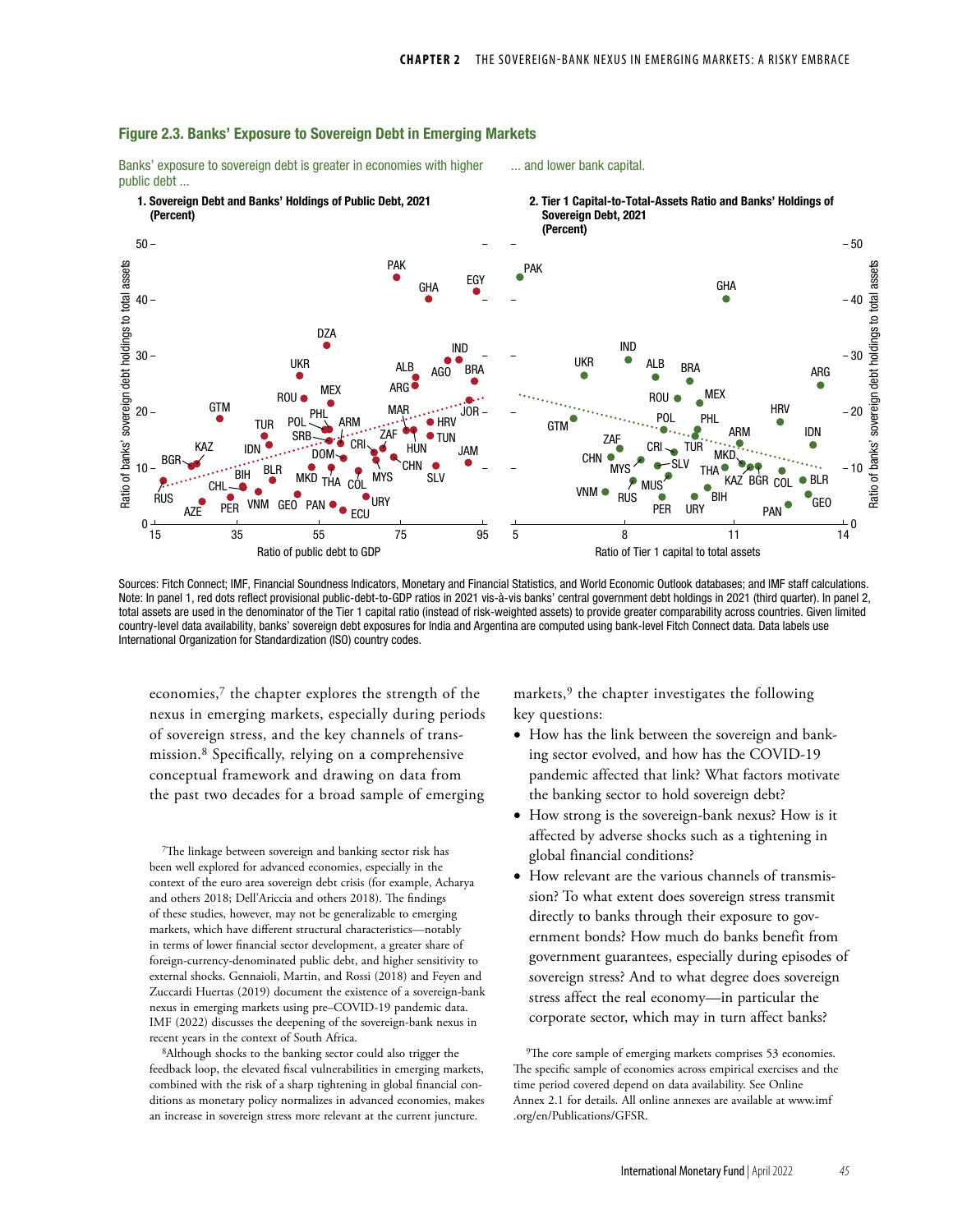



#### Source: IMF staff.

Note: A sudden tightening of global financial conditions is one type of shock that may trigger an adverse sovereign-bank feedback loop. Other possible shocks include a terms-of-trade shock that may affect the sovereign, banking, and corporate sectors; a domestic banking crisis triggered by a deposit run that could disrupt credit supply to the corporate and household sectors, reducing economic activity and leading to fiscal sustainability pressures; and a shock to economic activity, for example, because of a health crisis or natural disaster, which could strain sovereign and banking sector balance sheets.

# **Sovereign-Bank Interlinkages: Conceptual Framework**

The sovereign and banking sectors are connected through three key channels that facilitate the transmission of shocks from one sector to the other, interacting with and magnifying vulnerabilities in each sector and generating adverse feedback loops (Figure 2.4). The first channel stems from the *direct exposure* of banks to sovereign risk through their holdings of government debt. A rise in sovereign spreads could reduce the market value of government debt that banks hold and use as collateral to secure financing. As a result, banks could face higher funding costs and liquidity strains, potentially restricting their capacity to lend to the real economy.10

10A haircut applied to government debt exposures will lead to capital losses for banks unless the losses have already been absorbed by provisioning and mark-to-market accounting. As noted in IMF (2021), a timely and carefully designed domestic debt restructuring can limit the losses for banks and the impact on the broader economy.

The second channel relates to the *safety net*, or government support provided to banks in the form of implicit and explicit guarantees.<sup>11</sup> Sovereign stress could reduce these funding benefits, threatening the stability of banks. A weaker banking sector may in turn increase the need to activate the guarantees, straining fiscal accounts and further aggravating pressures on the sovereign. In some emerging markets, governments hold substantial bank equity, which could lead to additional fiscal losses (on top of potential recapitalization needs) if banks face financial pressure.

11Such guarantees are provided to support banks and reduce the likelihood of a financial disruption if the banking sector comes under severe financial stress. As discussed later in the chapter, this channel is likely to be stronger for domestic state-owned banks which are also more likely to be financing the fiscal deficit, relaxing the government's borrowing constraint and potentially leading to greater public debt accumulation. Because these banks also tend to be subject to limited market discipline and weak governance and supervision, they could pose additional financial stability risks (Feyen and Zuccardi Huertas 2019).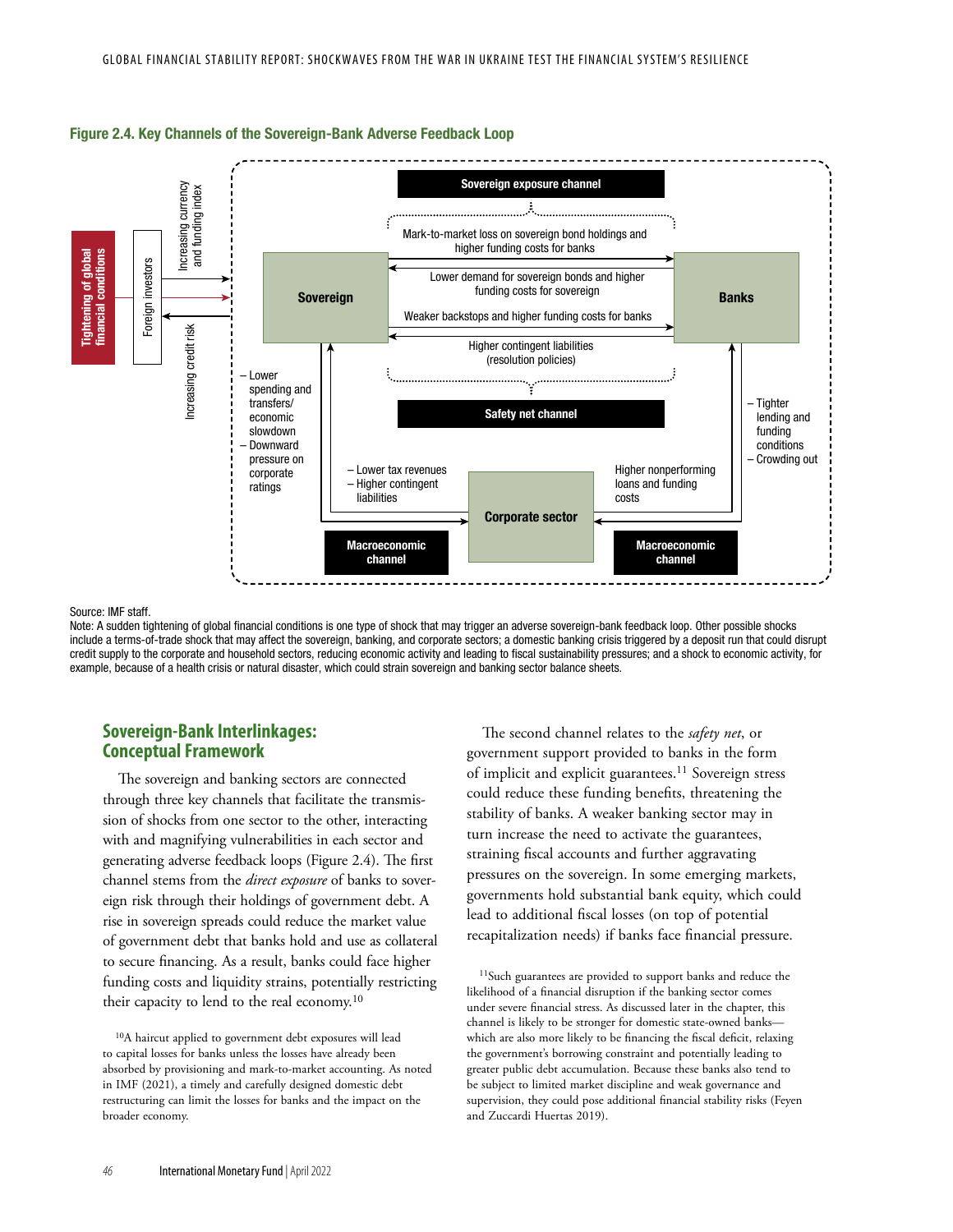The third channel refers to the indirect feedback loop effect between sovereigns and banks through the broader *macroeconomy*, in particular the corporate sector*.* A weakening of the sovereign balance sheet could hurt the corporate sector by raising borrowing costs, or through fiscal consolidation (for example, by raising taxes or reducing expenditure) and policy uncertainty. It may also increase the burden on domestic banks to finance government debt, crowding out bank lending to the corporate sector and affecting economic activity.<sup>12</sup> A weaker corporate sector could in turn have a negative impact on banks' balance sheets because of possible deterioration of its loan portfolio quality and higher credit provisioning. Subsequently, stress in the banking sector could disrupt economic activity even further, impairing government finances and transmitting stress back to the sovereign.

These three channels could also work in reverse that is, stress in the banking sector could lead to sovereign stress—for example, by disrupting the government bond market, activating fiscal backstops, or dampening economic activity. Moreover, these three channels tend to feed into one another as financial conditions tighten, thus transmitting and amplifying shocks from one sector to the other, weakening balance sheets and creating a mutually reinforcing vicious "doom loop."13

That said, well-capitalized banks could also serve as a shock absorber in times of distress by acting as a stable buyer of sovereign debt, especially in countries with a limited domestic investor base. Nevertheless, the overreliance of governments on the domestic banking sector for their financing needs is a source of significant risk—for example, by leading to a more

12"Crowding out" refers to less bank credit to the private sector because of increased lending to the government. Sovereign distress may crowd out bank lending as banks may be forced to hold more sovereign debt (moral suasion) when sovereign refinancing needs are typically higher. Banks may also engage in risk shifting and may choose to hold more government debt to profit from higher yields. For emerging markets, there is evidence of lower private sector credit growth during times of sovereign stress.

<sup>13</sup>The extent of the feedback loop may be affected by monetary policy. In an adverse scenario, a loosening of monetary policy (including large asset purchases) could reduce the severity of the loop by supporting economic growth and lowering domestic borrowing costs for sovereigns, banks, and firms. Furthermore, in emerging markets, the strength of the sovereign-bank nexus may also be affected by a "currency channel," by which an external shock that triggers a currency depreciation could deepen sovereign and banking stress through balance sheet effects.

concentrated investor base and greater potential to amplify shocks.14

Another possible source of interconnection between sovereigns, banks, and firms is the role played by domestic nonbank financial institutions in many emerging markets. A rise in sovereign (or banking) sector risk may transmit to these institutions, which could further amplify vulnerabilities in each sector through direct and indirect exposures (both to banks and firms) and magnify the impact of the shock. Nonbank financial institutions hold a nontrivial share of public debt in some emerging markets (see Box 2.2.1 in Online Annex 2.2), but potential distress caused by these institutions may be more limited, as financial systems remain largely bank-based in emerging markets.15

## **Relevance of the Sovereign-Bank Nexus in Emerging Markets: Some Stylized Facts**

Domestic banks have traditionally been important players in sovereign bond markets in emerging markets both as investors and market makers. Their share in sovereign debt holdings increased gradually from an average of about 20 percent two decades ago to more than 30 percent in 2020 (Figure 2.5, panel 1), but it varies considerably across countries. In some economies (such as Uruguay), banks hold less than 10 percent of total sovereign debt, while in others (such as China) this share exceeds 80 percent.<sup>16</sup> In addition to banking sector solvency and liquidity regulations, which incentivize the holding of domestic sovereign debt relative to other claims (BCBS 2017, 2021), several other factors explain banks' exposure to sovereign debt, including

<sup>14</sup>Financial stability risks are also associated with the holding of government debt by nonbank financial institutions and foreign investors. For example, mutual funds could be prone to selling government securities in times of stress to meet liquidity needs, contributing to pressures in government bond markets. Foreign investors also tend to be skittish, and their quick withdrawal from government bond markets can create liquidity problems. Thus, the investor base needs to be well diversified to avoid overreliance on any one type of investor.

15Lack of detailed data on sovereign debt holdings of different types of nonbanking financial institutions in emerging markets (investment funds, insurance companies, pension funds, and so on), as well as on their interconnectedness with other sectors, precludes an in-depth analysis of their role in the sovereign-bank nexus in this chapter.

16In some emerging markets, banks' sovereign debt exposure declined over the past decade, as nonresident investor participation in local currency bond markets rose. This trend, however, reversed during the pandemic (Online Annex Figure 2.3.1).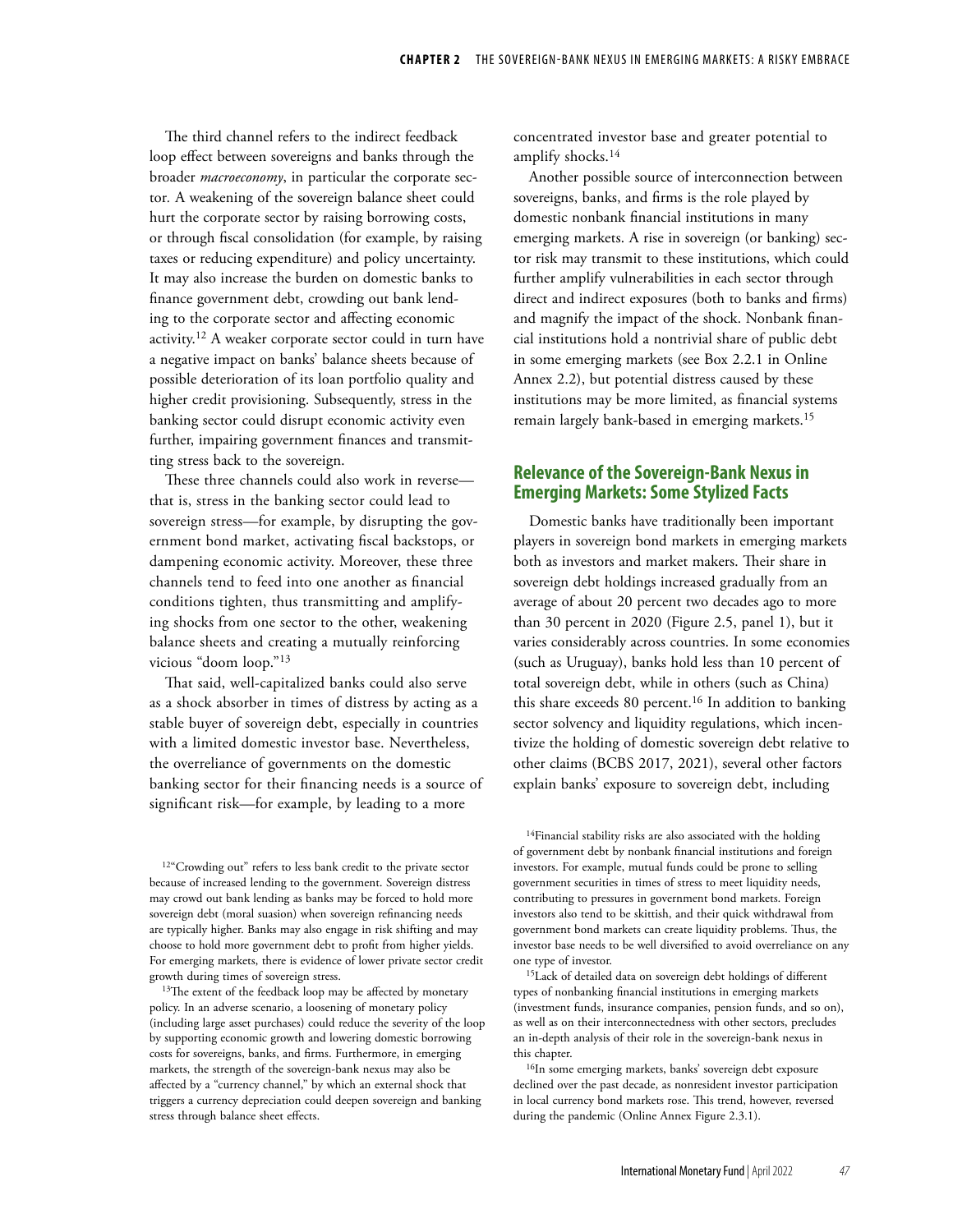

### Figure 2.5. Association between Emerging Market Sovereign and Banking Sector Default Risk



2. Sovereign and Bank Expected Default Frequencies, 2006–21 (Percent, average across countries)



#### ... as well as when global financial conditions are strained.

4. Median Correlation among Sovereign, Bank, and Nonfinancial Corporate Sector Stress and Global Financial Conditions, 2008:M1–2021:M9 (Index)



Sources: Arslanalp and Tsuda (2014); Moody's; Refinitiv Datastream; and IMF staff calculations.

Percentile

–10

Note: Panel 1 shows the unweighted average of the domestic banks' share in general government debt. Bands refer to the minimum and maximum value of this share in the sample. In panel 2, banking sector expected default frequency (EDF) is equal to the average EDF of individual banks. Panel 3 shows the strength of the correlation between changes in banks and sovereign default risk at different values of bank stress calculated using a panel quantile regression with country fixed effects. Default risk is measured by the EDF. Higher bank distress refers to periods with larger changes in the banking sector EDF. Dots correspond to the effect of a change in sovereign EDF by 1 percentage point on the change in banks' EDF as computed by panel quantile regressions with country fixed effects. Panel 4 shows the median time-varying correlation between changes in sovereign, bank, and nonfinancial corporation EDFs across countries using a 24-month rolling window. The median correlation is a number between –1 and 1. The global financial conditions indicator refers to the common component of monthly equity price returns estimated across advanced economies and emerging markets using a factor-augmented vector autoregressive model. NFCs = nonfinancial corporations.

liquidity management, higher interest rates, lower financial sector development, and government moral suasion (Box  $2.1$ ).<sup>17</sup>

The overreliance of governments on domestic banks for their financing needs, and the associated high

<sup>17</sup>The use of domestic government bonds for liquidity management (such as to access central bank liquidity) can be a key driver of banks' preference to hold domestic rather than foreign bonds, resulting in a significant home bias. Asonuma, Bakhache, and Hesse (2015) show that when banks exhibit higher home bias, fiscal consolidation by the sovereign tends to be slower, all else equal.

exposure of banks to sovereign debt, increases the likelihood of shock transmission between the two sectors. The default risks of sovereigns and banks—proxied by the expected default frequency—tend to move in lockstep in emerging markets (Figure 2.5, panel 2). Importantly, the strength of this relationship varies with the level of distress in the banking sector: at low levels of bank distress, a 1 percentage point increase in sovereign default risk is associated with a 0.4 basis point increase in banks' expected default frequency (Figure 2.5, panel 3). However, at higher levels of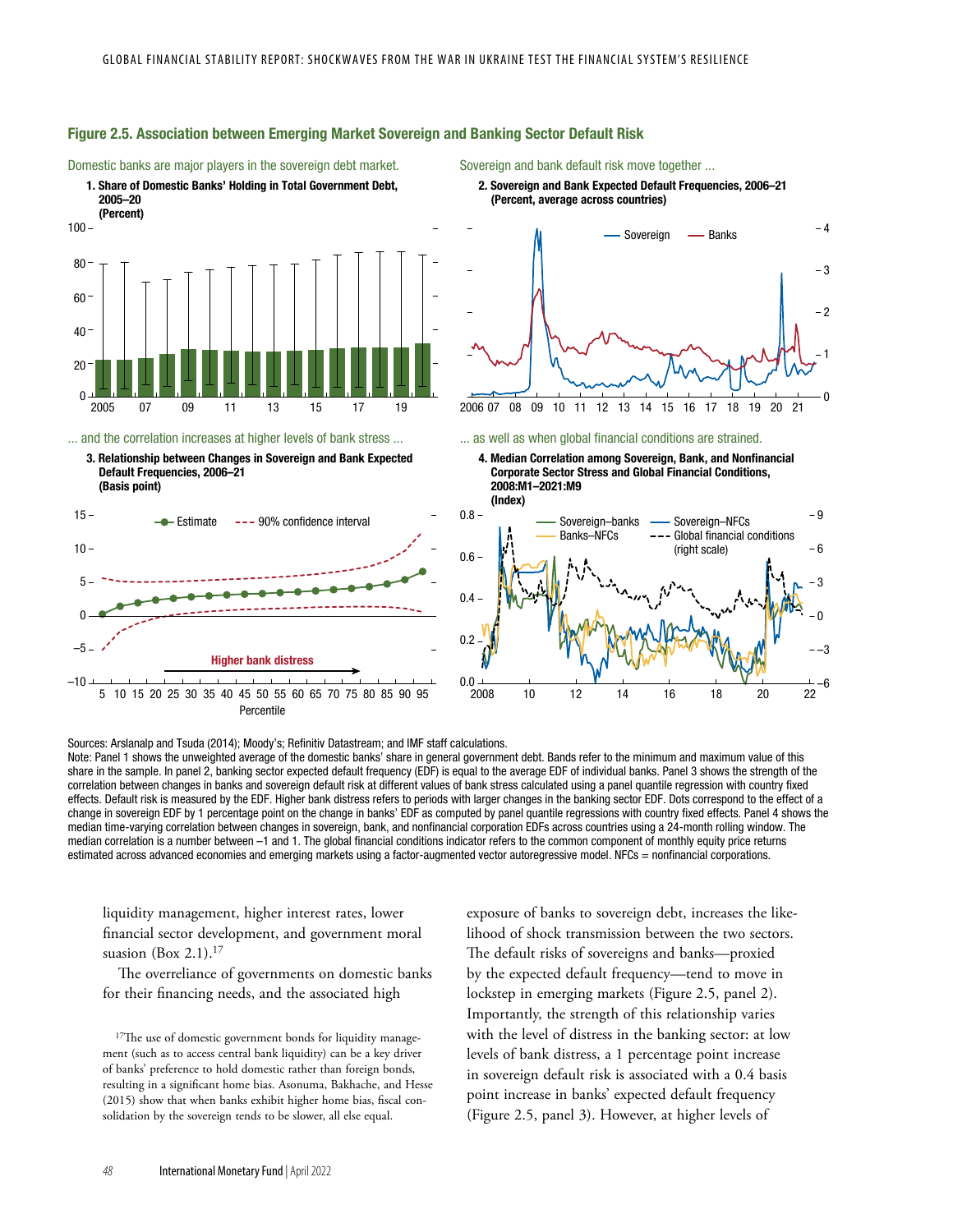## Figure 2.6. Sovereign Debt and Banking Crises in a Historical Context: Emerging Markets versus Advanced Economies

Banking and sovereign debt crises have often occurred together in emerging markets.

1. Frequency of Sovereign Default, Banking, and Currency Crises in Emerging Markets and Advanced Economies, 1971–2016 (Percent)

| <b>Type of crisis</b>            | <b>EMs</b> | <b>AEs</b> |
|----------------------------------|------------|------------|
| Sovereign (domestic)             | 6.3        | 0.1        |
| Sovereign (external)             | 18.5       | 0.5        |
| <b>Banking</b>                   | 15.0       | 16.1       |
| Currency                         | 25.8       | 10.9       |
| Banking and sovereign            | 6.6        | 0.5        |
| Banking, sovereign, and currency | 5.1        | 0.0        |

Fiscal costs of banking crises have been significant in emerging markets.





Sources: Emerging Portfolio Fund Research; Harvard Business School, Global Crises Data by Country; Laeven and Valencia (2018); IMF, Monetary and Financial Statistics database; and IMF staff calculations.

Note: In panel 1, banking, sovereign, and currency crises are those identified by Global Crises Data by Country, updated by the Harvard Business School based on Reinhart and Rogoff (2009). Currency crises are defined as an annual depreciation in the nominal exchange rate of at least 15 percent. The frequency of occurrence of each type of crisis is computed as the total number of country-year observations identified as the corresponding crisis as a percent of the total number of country-year observations in the sample. In panel 2, information is sourced from Laeven and Valencia (2018). Fiscal costs refer to outlays directly related to financial sector restructuring as percent of GDP. Nonperforming loans are expressed in percent of total loans. Liquidity support is measured as the ratio of central bank claims on deposit money banks and liquidity support from the Treasury to total deposits and liabilities to nonresidents. AEs = advanced economies; EMs = emerging markets;  $NPLs = nonperforming loans$ .

distress, the association is 10 times stronger. The relationship is also much tighter when global financial conditions are under strain, as is evident from the jump in the correlation between sovereign and bank default risk during the global financial crisis and at the onset of the COVID-19–related financial market turmoil in March 2020 (Figure 2.5, panel 4).<sup>18</sup>

The strong association between sovereign and banking sector risks has amplified past financial crises. Banking and sovereign debt crises have been particularly prevalent in emerging markets, frequently occurring at the same time or in succession (Figure 2.6, panel 1). Their incidence typically increases in conjunction with a tightening in global financial conditions. This tends to induce a reversal in cross-border

capital flows, making it more difficult for both sovereigns and banks to obtain funding, while also leading to sharp currency depreciations (or a currency crisis) that further strain sovereign and bank balance sheets (Reinhart and Rogoff 2009).

These mechanisms were at work in several prominent emerging market sovereign debt and financial crises of the late 1990s and early 2000s (for example, Argentina, Ecuador, Russia). In some cases, governments increasingly relied on domestic banks to fund deteriorating fiscal positions, making a banking crisis unavoidable after the eventual sovereign default.19 The fiscal cost of restructuring and supporting the financial sector associated with banking crises, however, has also been significant in emerging markets (and on par with

<sup>18</sup>Similar dynamics are observed for the correlation of sovereign and banking sector stress with nonfinancial corporate sector stress, which provides further evidence of the strengthening of relationships among the three sectors when global financial conditions tighten.

<sup>19</sup>On average, government bond holdings of banks in emerging markets increase by about 7 percentage points after a sovereign debt crisis, while they tend to decline in advanced economies (see Online Annex Figure 2.3.2).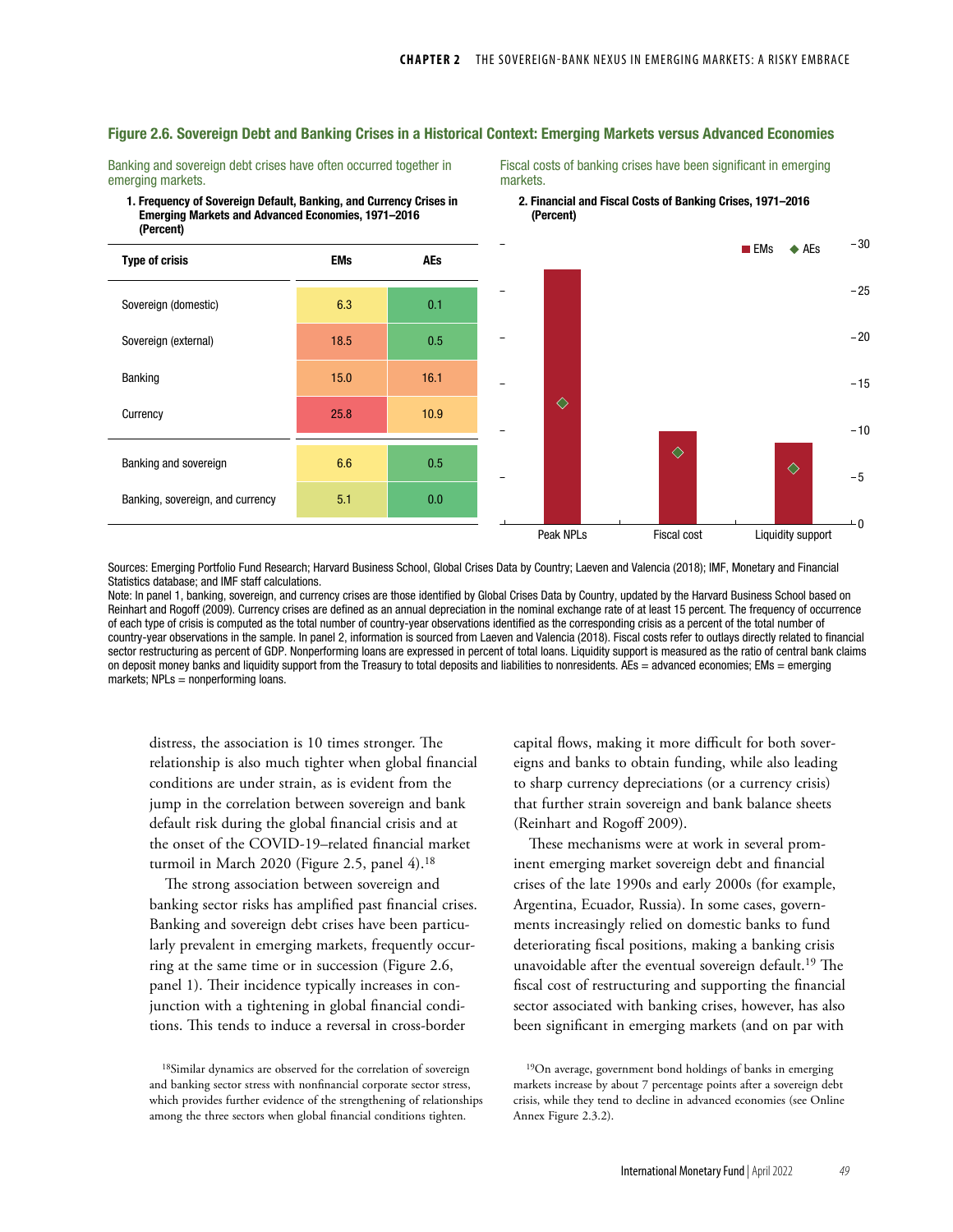advanced economies), suggesting a possible transmission of banking stress back to the sovereign. Furthermore, the deterioration in credit quality (proxied by a high share of nonperforming loans in total loans) during banking crises has been twice as large in emerging markets as in advanced economies, indicating the existence of a strong macroeconomic channel in the former group (Figure 2.6, panel 2).

# **Deepening of the Sovereign-Bank Nexus during the COVID-19 Pandemic**

The relationship between sovereigns and banks in emerging markets has been reinforced during the COVID-19 pandemic, as banks' holdings of local currency government debt have increased significantly as a share of their assets (Figure 2.1, panel 2; Box 2.1). While this increase has been driven by state-owned banks in several countries, private domestic banks have also played a role (Figure 2.7, panel 1). Banks' excess liquidity, driven by weaker credit demand and a surge in deposits, appears to have been one factor behind banks' decisions to purchase more sovereign debt (Figure 2.7, panel 2).

Banks in emerging markets are generally well capitalized because of reforms enacted following the global financial crisis and policy support provided during the pandemic.20 However, sovereign debt exposure constitutes a significant share of regulatory capital in some countries (Figure 2.7, panel 3). Importantly, a sizable share of banks' outstanding sovereign debt holdings follows mark-to-market accounting in several emerging markets (Figure 2.7, panel 4), which could potentially undermine banks' capital adequacy if the market value of these assets were to decline.

This risk is particularly relevant in the current environment of monetary policy normalization in advanced economies and rising global yields.<sup>21</sup> To assess its implications, a simple bank-level scenario analysis is undertaken for individual emerging markets. The minimum haircuts on banks' holdings of domestic sovereign debt that would lead to a breach of the 4.5 percent

minimum regulatory common equity Tier 1 (CET1) capital ratio are computed (Figure 2.7, panel 5). When taking the median value of these haircuts across banks in a region, the results show that banking systems in sub-Saharan Africa are relatively more vulnerable to sovereign distress. Haircuts as small as 30 percent, which are probable and have already been observed in the past, would breach the minimum CET1 capital ratio in domestic banks in the region.<sup>22</sup>

Furthermore, banking sector health depends on the viability of banks' corporate borrowers, which have faced strains during the pandemic. In most emerging markets, the sustainability of corporate debt—as measured by earning capacity relative to debt—has declined as corporate revenues have fallen (Online Annex Figure 2.3.4). While it is difficult to fully ascertain the soundness of bank balance sheets at the current juncture because of regulatory flexibility and other financial sector support measures in place,  $23$ nonperforming loans are more than one-tenth of total loans in some countries (Online Annex Figure 2.3.4) and could edge up as loan-repayment moratoria and other support measures are unwound (Chapter 1). An adverse shock to firms due to a rise in sovereign risk could thus have a significant impact on banking stability through the macroeconomic channel.

In this economic landscape, sovereign and bank credit risk remain closely tied in emerging markets, as reflected by the positive correlation between sovereign and bank credit ratings (Figure 2.7, panel 6), indicating that the nexus is highly pertinent. The analysis that follows more formally evaluates the strength of the nexus in emerging markets and some of the key channels of transmission.

# **Measuring the Strength of the Sovereign-Bank Nexus**

To assess the overall strength of the nexus in emerging markets, two-way relationships between the sovereign, banking, and corporate sector default

<sup>20</sup>The median capital adequacy ratio across emerging markets stood at 14 percent in 2020 (see Online Annex Figure 2.3.3), but recent global bank stress tests point to relatively lower resilience in emerging markets than in advanced economies.

<sup>21</sup>Higher policy rates and higher term premia will raise yields across the term structure of interest rates, reducing the market value of bond holdings (and capital) in bank balance sheets, even if fiscal conditions are sound.

<sup>22</sup>For further context, direct loss-given-default rates for sovereign debt holders have varied widely, but Cruces and Trebesch (2013) estimate a 37 percent average haircut for countries during 1978–2010 and a 50 percent average haircut during 1998–2010.

<sup>&</sup>lt;sup>23</sup>Regulatory flexibility refers to the temporary measures adopted by financial regulators and supervisors during the COVID-19 pandemic to ensure that banks continued to lend to the real economy—for example, the release of countercyclical capital buffers to free up lending capacity, restrictions on capital distributions, and debt payment moratoria.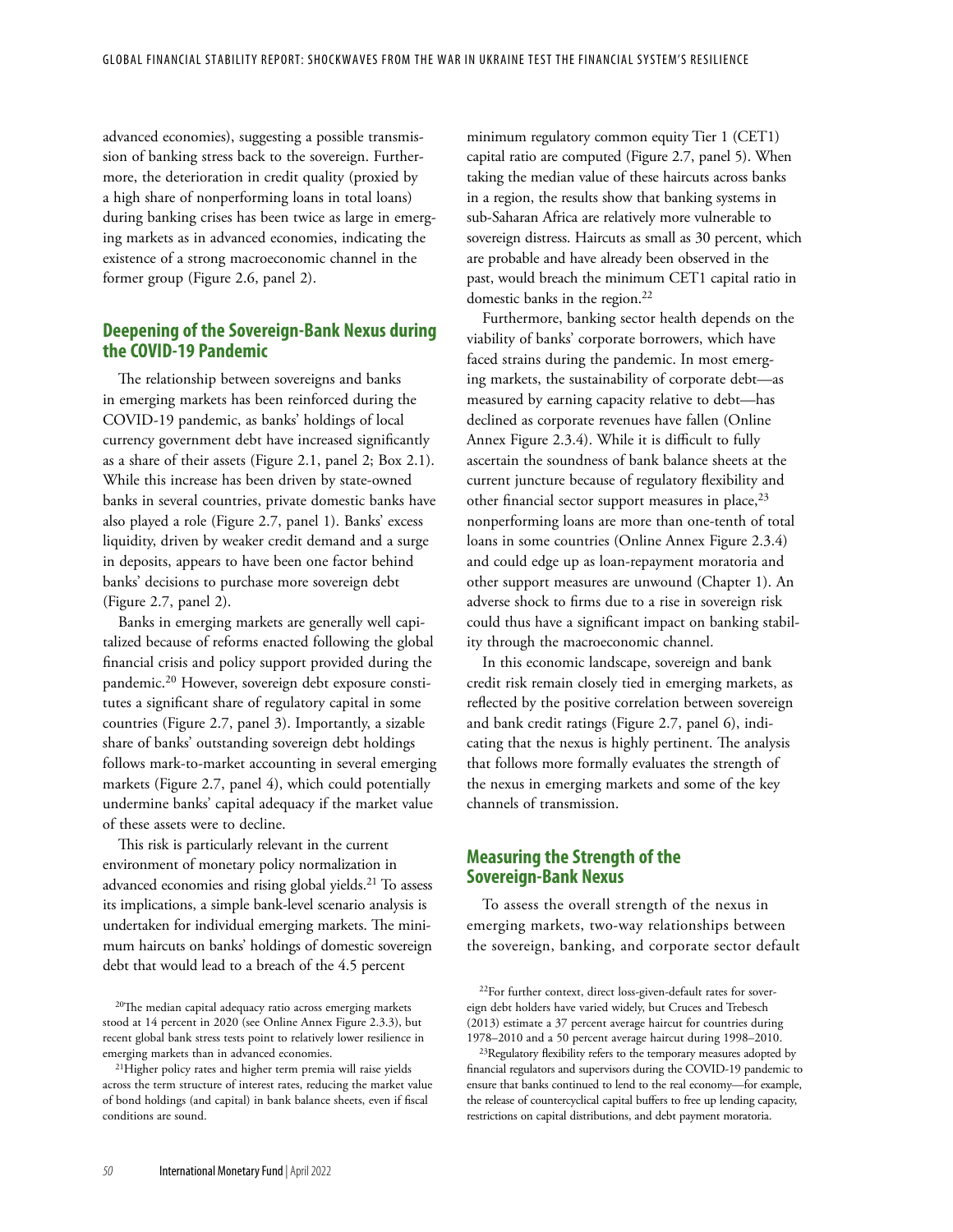### Figure 2.7. Sovereign-Bank Nexus in Emerging Markets during the COVID-19 Pandemic

State-owned banks in several countries have been the major buyers of government debt.

1. Share of Net Sovereign Bond Acquisitions by Type of Bank, 2020 (Percent)



Banks' sovereign exposure relative to capital has increased during the pandemic.



### A haircut of about 30–40 percent would breach the minimum CET1 capital ratio in some regions.

5. Minimum Haircut of Government Securities to Generate a Bank Capital Shortfall (Percent of government securities holdings)



Asia

Excess liquidity is associated with banks' increased sovereign bond holdings.

2. Change in the Ratio of Local Currency Sovereign Bonds to CET1 Capital versus Change in the Ratio of Loans to Deposits, 2019–20 (Percent)



A sizable share of domestic government bond holdings is marked to market in major emerging markets, exposing banks to market risk.





#### Bank and sovereign credit ratings are closely tied.





Sources: Bureau van Dijk's Orbis; Cruces and Trebesch (2013); data compiled from banks' accounting statements and Basel Pillar III disclosures; Fitch Connect; Haver Analytics; Standard & Poor's Capital IQ; IMF, Monetary and Financial Statistics database; and IMF staff calculations. Note: In panel 5, the historical haircut corresponds to the average direct loss given default rates for sovereign debt holders across 68 economies during 1970–2010 as reported in Cruces and Trebesch (2013). The scenario haircut refers to the level of haircut to government securities that would breach the 4.5 percent minimum CET1 capital ratio, assuming other sources of capital are unavailable. This is a strict approach since it is assumed that only the highest-quality capital is accessible. The value of the haircut for each geographic region is computed as a median for banks in individual economies and over regions. In panel 6, bank credit ratings correspond to the median rating across banks in each economy. The size of the dots is proportional to the size of the banking sector. Data labels use International Organization for Standardization (ISO) country codes. CET1 = common equity Tier 1.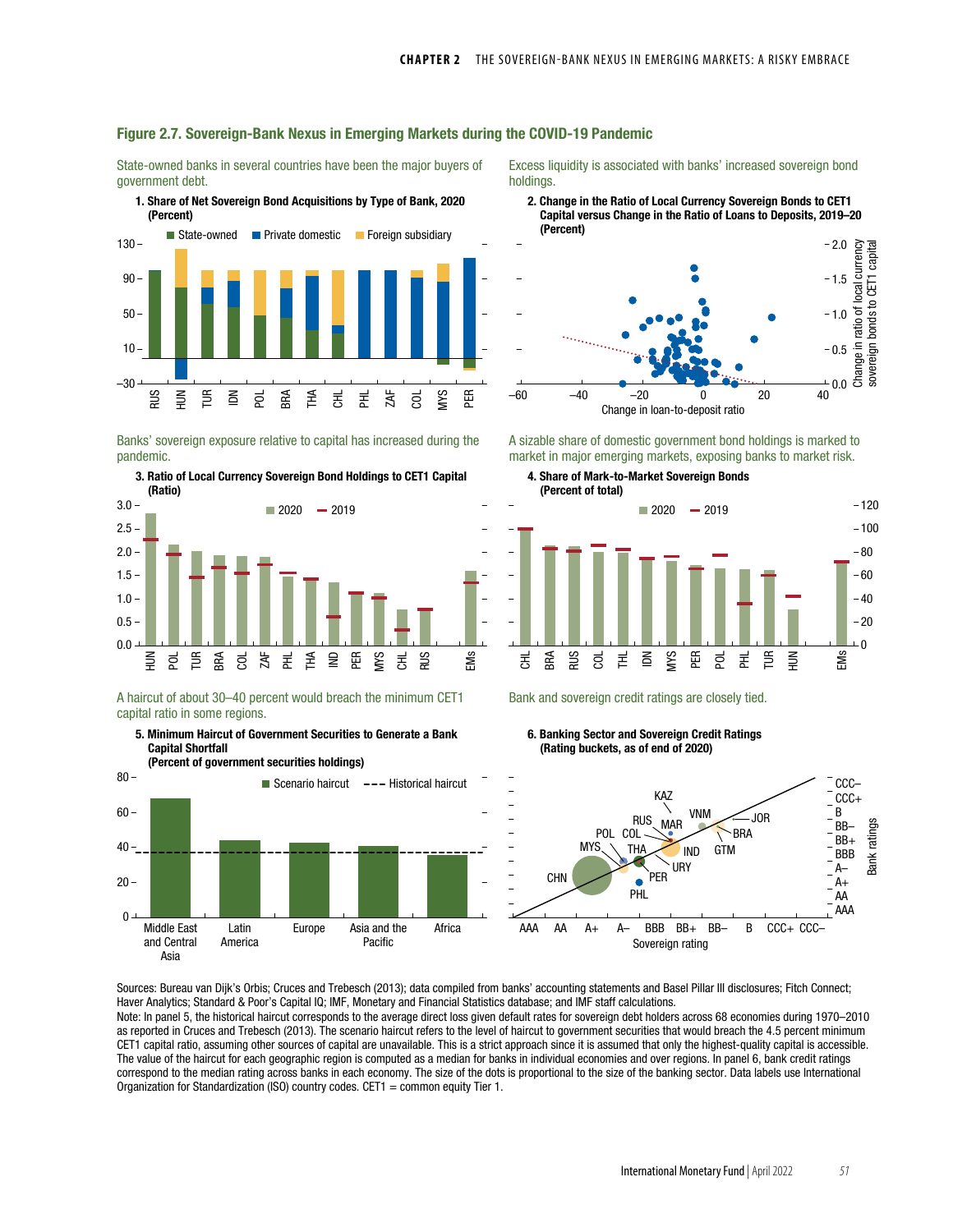## Figure 2.8. Transmission of Risks through the Sovereign-Bank Nexus: Strength of the Main Channels across Emerging Markets

*(Effect of a one standard deviation shock on other sectors' default risk)*

An increase in sovereign, bank, and nonfinancial corporation default risk transmits across sectors with varying intensity.



Sources: Haver Analytics; Moody's; Refinitiv Datastream; and IMF staff calculations.

Note: The figure shows the estimated range of coefficients for individual emerging markets obtained from a structural model using daily data of default risk for sovereign, banking, and corporate sectors. See Online Annex 2.5 for estimation details.  $NFCs = nonfinancial corporations; Sov = sovereign.$ 

> risks are examined for individual emerging markets, while taking into account other domestic and external factors that may impact these relationships.24 Three key findings emerge from this analysis. First, the nexus is strong, on average, with significant feedback effects between sectors (Figure 2.8). Second, the strength of the transmission of risk between sectors varies. For example, spillovers from sovereign default risk to banks are, on average, larger than those in the opposite direction from banks to sovereign default risk. Overall, the largest spillovers are from sovereign and bank default risk to firms. Third, the relevance of the nexus differs

across countries, with the transmission of shocks being three to five times higher than the average in some cases.

The heterogeneity in the size of the transmission of shocks suggests that some country-specific factors, such as the fiscal position and financial vulnerabilities, may be at play in amplifying the impact of an adverse shock. Further empirical analysis supports this observation. For example, after a sharp tightening in global financial conditions, emerging markets with a higher level of public debt and banks' holdings of sovereign debt experience an increase in sovereign and bank default risks that is twice as large as the average increase (Figure 2.9).25 Furthermore, the impact of the shock is persistent and remains larger than the average effect for up to six quarters after the shock.

These findings confirm that the interlinkages underlying the sovereign-bank nexus are relevant in emerging markets. The next section further explores these linkages and examines some of the key channels and vulnerabilities that facilitate the transmission and amplification of shocks across sectors.

## **Evidence about the Transmission Channels**

To investigate the importance of the various transmission channels underlying the nexus in emerging markets, this section focuses mainly on the direct shock transmission from the sovereign sector to the banking and corporate sectors. While shocks originating from banks and firms may also be relevant, and may interact with a sovereign shock, shock transmission from the sovereign sector to the banking and corporate sectors appears to be more pertinent at this juncture given the elevated fiscal vulnerabilities in emerging markets that make the sovereign particularly prone to an adverse shock.<sup>26</sup>

<sup>24</sup>To examine the relationships, a structural value-at-risk model is estimated for 15 emerging markets using 2006–20 data; identification is achieved through Rigobon's (2003) methodology. The dependent variable is the expected default frequency (as a proxy for default risk) for the sovereign, banking, and corporate sectors. See Online Annex 2.5 for details on the empirical analysis.

<sup>&</sup>lt;sup>25</sup>For this exercise, a local projection panel regression model is estimated to exploit the cross-country variation in vulnerabilities using the same sample of countries and model specification as in Figure 2.9. High levels of public debt and bank sovereign exposure are defined as one standard deviation above the sample average (equivalent to about 80 percent and 20 percent, respectively, while the mean value is about 50 percent and 9 percent, respectively). See Online Annex 2.5 for further details.

<sup>26</sup>As multiple channels of the nexus could operate simultaneously, the analysis presented in the following sections is based on granular bank- and corporate-level data to better identify the effects of each individual channel. The results of these exercises, however, may not be strictly comparable and are subject to some degree of estimation uncertainty given that the sample composition varies across analyses, depending upon data availability.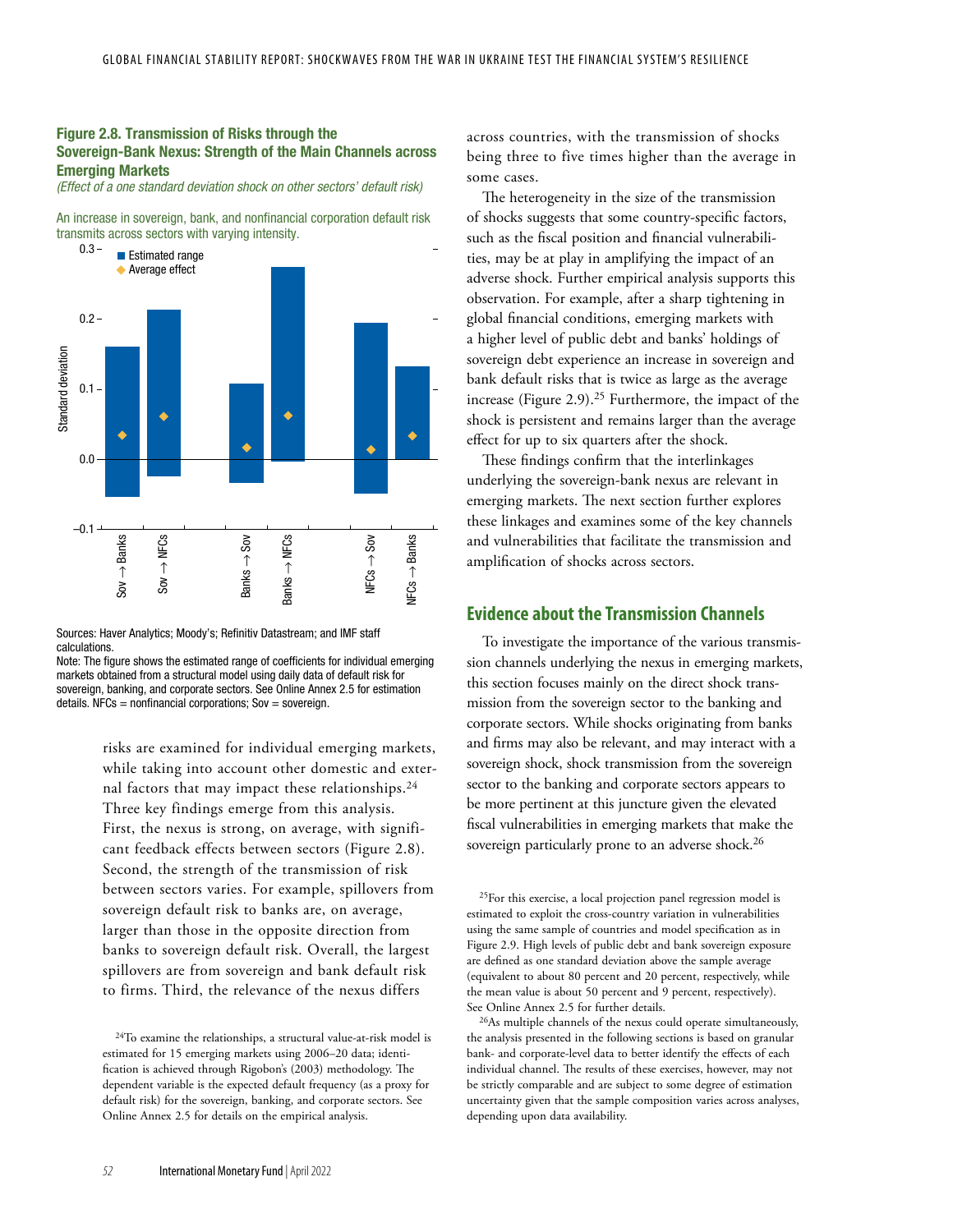... and where banks have a higher sovereign exposure.



### Figure 2.9. Sovereign and Bank Default Risk and Tightening of Global Financial Conditions in Emerging Markets

Sovereign default risk rises after global financial conditions tighten,

Sources: Haver Analytics; Moody's; Refinitiv Datastream; and IMF staff calculations.

Note: Panels 1 and 2 show results from local projection models in which the sovereign and banking default risks at quarterly frequency are regressed on lagged values of each other, controlling for other domestic and external factors, including a global financial conditions index and its interaction with an indicator variable identifying countries with high public debt or high bank-sovereign exposure (with high vulnerability identified as values of public debt to GDP or a ratio of banks' holdings of government debt to total banking sector assets that is one standard deviation above the sample average). Solid dots indicate statistical significance at 10 percent or lower.

### **Exposure Channel**

As discussed, banks hold a substantial amount of public debt, including as a share of capital, exposing them to the risk of losses on these holdings. Weaker capital buffers, in turn, can affect banks' default risk and lending behavior. Empirical analysis performed over a large sample of emerging market banks using data for the past two decades confirms this intuition.27 A sovereign distress event—defined

27The sample here comprises 525 banks based in 18 emerging markets over 2000–20. The median credit default swap spread in the sample is about 250 basis points. Banks' indirect exposure to changes in sovereign stress (such as through economic growth, inflation, or exchange rate) is considered in the analysis by including country-year fixed effects. Furthermore, to address potential reverse causality concerns that sovereign distress in itself may be driven by banking sector stress, alternative definitions of sovereign distress—such as high government refinancing needs during tight global financial market conditions, or large changes in foreign-currency-denominated public debt due to currency depreciation—are also considered for robustness. See Online Annex 2.6 for details.

as an explicit default or a period with sovereign credit default swap spreads higher than 500 basis points—is followed within the same year by a significant increase in default risk for banks with a greater sovereign exposure. For instance, in the event of sovereign distress, banks with a 10 percentage point higher ratio of government debt holdings to total bank assets (relative to average bank holdings of government debt) face an expected default frequency that is, on average, 0.4 percentage point higher (Figure 2.10, panel 1, green bar). Notably, this effect is about twice as large for banks with relatively less capital (Figure 2.10, panel 1, red bar)28 and is accompanied by a decline in their equity-to-assets ratio (Figure 2.10, panel 2), presumably because more exposed banks face higher funding costs that affect their profits and equity.

<sup>28</sup>These effects appear meaningfully large, as the average expected default frequency in the sample is 1.2 percent.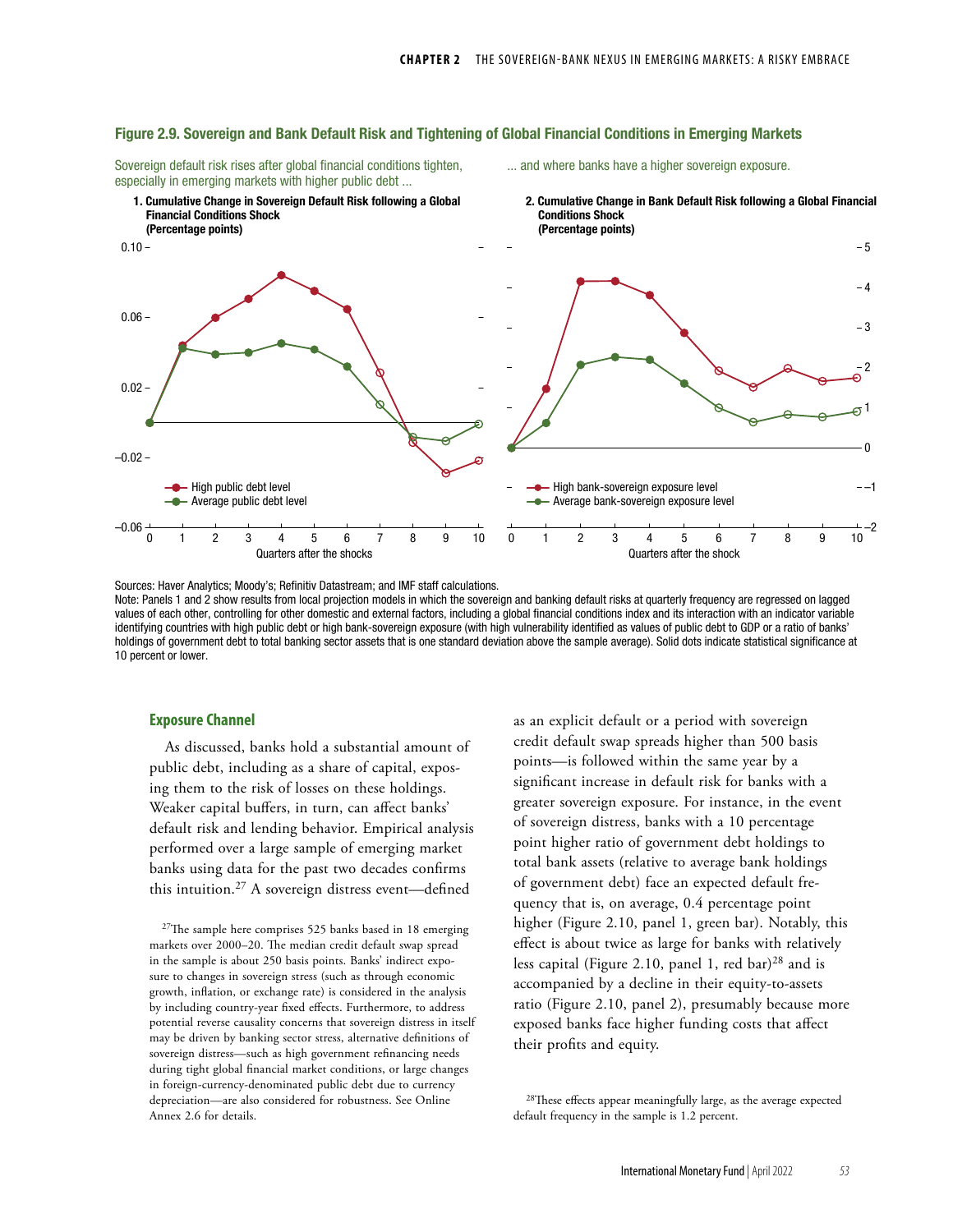### Figure 2.10. Transmission of Sovereign Risk through the Exposure Channel

Banks with greater sovereign debt holdings and weaker balance sheets experience a higher default risk following sovereign distress …

1. Change in Banks' Expected Default Frequency following Sovereign Distress for Banks with Higher Sovereign Bond Holdings (Percentage points)



#### ... and a further increase in banks' government bond holdings.



… as well as lower capital and lending to the private sector ...

2. Change in Bank Capital and Lending following Sovereign Distress for Banks with Higher Sovereign Bond Holdings (Percentage points)



### Bank capital losses are significant following external shocks.





Sources: Bloomberg Finance L.P.; Fitch Connect; IMF, World Economic Outlook database; IHS Markit; Standard & Poor's Capital IQ; and IMF staff calculations. Note: Panels 1–4 report results from bank-level panel regressions. The dependent variable is the change in banks' expected default frequency (panel 1); change in equity to lagged total assets (panels 2 and 4, left side); change in total loans to total assets (panels 2 and 4, right side); and log change in total government debt holdings (panel 3). Balance sheet variables and expected default frequency are based on year-end data. The focus variable is the ratio of banks' holdings of government debt securities to total assets (sovereign exposure) interacted with sovereign distress (or an alternative measure of sovereign stress in panel 4) and the bank capital ratio (total-equities-to-total-assets ratio). The average effect refers to the impact of 10 percentage point higher bank sovereign exposure on the dependent variable for banks with an average capital ratio (which is close to a one standard deviation in the sample). The impact of "less-capitalized" banks corresponds to a bank capital ratio one standard deviation below the mean. Sovereign distress indicates periods when the monthly average of sovereign credit default swap spreads is higher than 500 basis points within a given year, or Standard & Poor's long-term rating for sovereign foreign exchange debt is CCC– or lower, or the government is in external or domestic default according to Harvard Business School Global Crises Data by Country. In panel 4, the valuation effect on public debt following a currency depreciation is computed by multiplying foreign-currency-denominated gross public debt in year *t*−1 by the change in the exchange rate from *t*−1 to *t*. The valuation effect is then normalized by total gross public debt in *t*−1. Solid bars indicate statistical significance at 10 percent or lower. See Online Annex 2.6 for further details.  $VIX =$  Chicago Board Options Exchange Volatility Index.

Banks with higher sovereign debt exposure also cut back on lending more than their peers following sovereign distress (Figure 2.10, panel 2). The reduction in lending is consistent with losses from sovereign debt exposures tightening banks' capital constraint and thus impairing their lending posture, but it could also result from crowding-out effects, which occur when banks lend more to the government at the expense of firms and households. Empirical evidence supports this assertion: banks with an average capital ratio that are more exposed further increase their holdings of government debt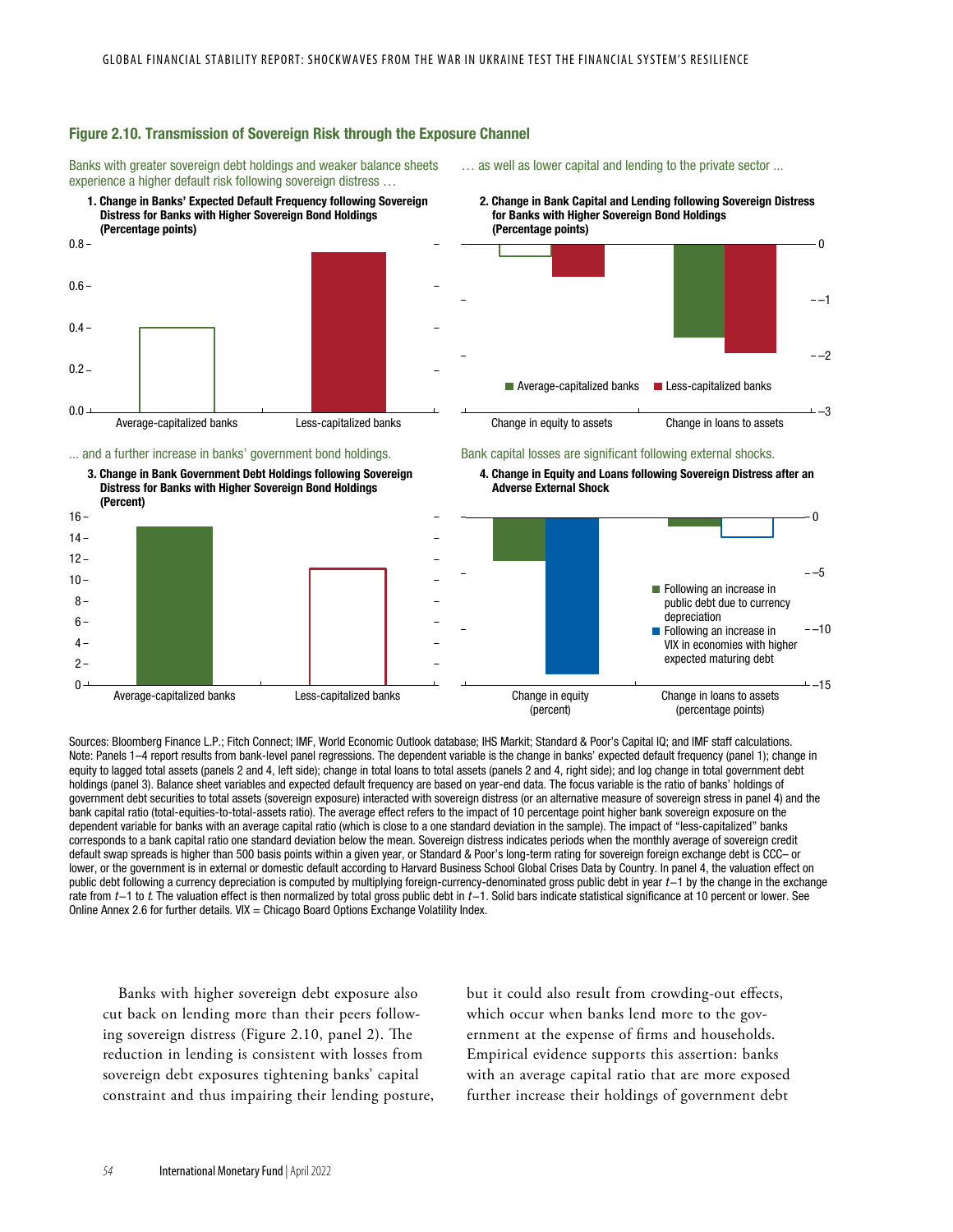when the sovereign is in distress (Figure 2.10, panel 3).29,30

The effects on default risk, bank lending, and capitalization tend to grow in magnitude as sovereign distress deepens, pointing to possible nonlinear effects. Thus, for example, the impact of sovereign distress on banks' equity is more than twice as large when sovereign spreads reach 1,000 basis points (Online Annex 2.6). The sovereign's holdings of international reserves act as a buffer, helping to dampen the severity of the shock. On average, domestic banks in countries with a higher stock of foreign exchange reserves relative to short-term external debt experience a significantly smaller decline in capital during episodes of intense sovereign stress than domestic banks in countries with less adequate reserves (Online Annex 2.6), possibly because of a smaller currency depreciation and more limited funding cost increases from unhedged foreign debt.

The analysis also considers the impact of an increase in sovereign risk associated with a tightening in global financial conditions by focusing on two alternative definitions of sovereign distress. The first is defined as a situation in which sovereign debt rollover needs are high amid significant volatility in global financial markets. The second is an episode in which public debt increases sharply following a currency depreciation. In most of these cases the impact on banks' equity and loans is significantly larger than in cases of low fiscal vulnerabilities following the external shocks (Figure 2.10, panel 4). These findings confirm the relevance of the exposure channel in emerging markets and highlight the amplification of the nexus when fiscal, financial, and external vulnerabilities are high and external financial conditions deteriorate.

<sup>30</sup>The effects documented in Figure 2.10 (panels 2 and 3) are robust to defining the dependent variables as percentage changes in bank equity and lending, and the results are similar to those reported in the literature on the euro area sovereign debt crisis (Acharya and others 2018; Bofondi, Carpinelli, and Sette 2018).

## **Safety Net Channel**

Risks to the banking sector are also intertwined with sovereign risks through the explicit and implicit guarantees, or the safety net, provided by the sovereign to banks. To assess the transmission of shocks through this channel, the analysis relies on bank-level estimates of government support called support rating floors developed by the Fitch rating agency—which isolate potential sovereign support for banks from other sources of external support. $31$  On average, government support proxied through the support rating floors is greater in emerging markets than in advanced economies, and it has generally increased since the global financial crisis (Figure 2.11, panel  $1$ ).<sup>32</sup>

The extent to which banks benefit from the public safety net varies across emerging markets and is importantly associated with bank-specific characteristics (Online Annex 2.7).<sup>33</sup> In general, there is a strong positive relationship between bank size and government support ratings, implying large implicit subsidies for banks that are "too big to fail." In addition, banks with higher support rating floors tend to have lower capital ratios (Online Annex Figure 2.7.4, panel 2) pointing to potential moral hazard—and a majority government stake.

This safety net provides some protection to banks and their performance in times of financial stress. However, when the sovereign itself is under stress, the perception of a weaker ability to support banks could undermine investor confidence and banks' performance. This indeed appears to be the case: the

<sup>32</sup>The contrasting patterns between advanced economies and emerging markets may reflect different implementation stages of their regulatory reforms (for example, capital surcharges for global systemically important banks). The correlation between bank size and the support rating floor in advanced economies has diverged from that in emerging markets and has substantially receded since the end of 2015, just before the capital surcharges for global systemically important banks were phased in.

<sup>33</sup>The distribution of government support ratings spans a wide spectrum in emerging markets, ranging from high to no support, but has changed little since 2007 (see Online Annex 2.7).

<sup>29</sup>Intuitively, it could be that banks are forced to hold more sovereign debt, since sovereign refinancing needs are typically higher during sovereign distress. But banks may also extend less credit to the private sector during such episodes because of weak credit demand, which is captured by including country-year effects in the regression.

<sup>&</sup>lt;sup>31</sup>The indicator reflects the Fitch rating agency's judgment of the propensity and ability of a government to provide support to a bank. Factors used to assess the support rating floor include the size and structure of the banking system, sovereign financial flexibility, resolution legislation, support stance, bank systemic importance, bank liability structure, bank ownership, policy role, guarantees, and legal status. The key advantage of this indicator is that it does not incorporate other forms of external support, such as the institutional support of the entity's shareholders. The rating also does not reflect the intrinsic credit quality of the bank.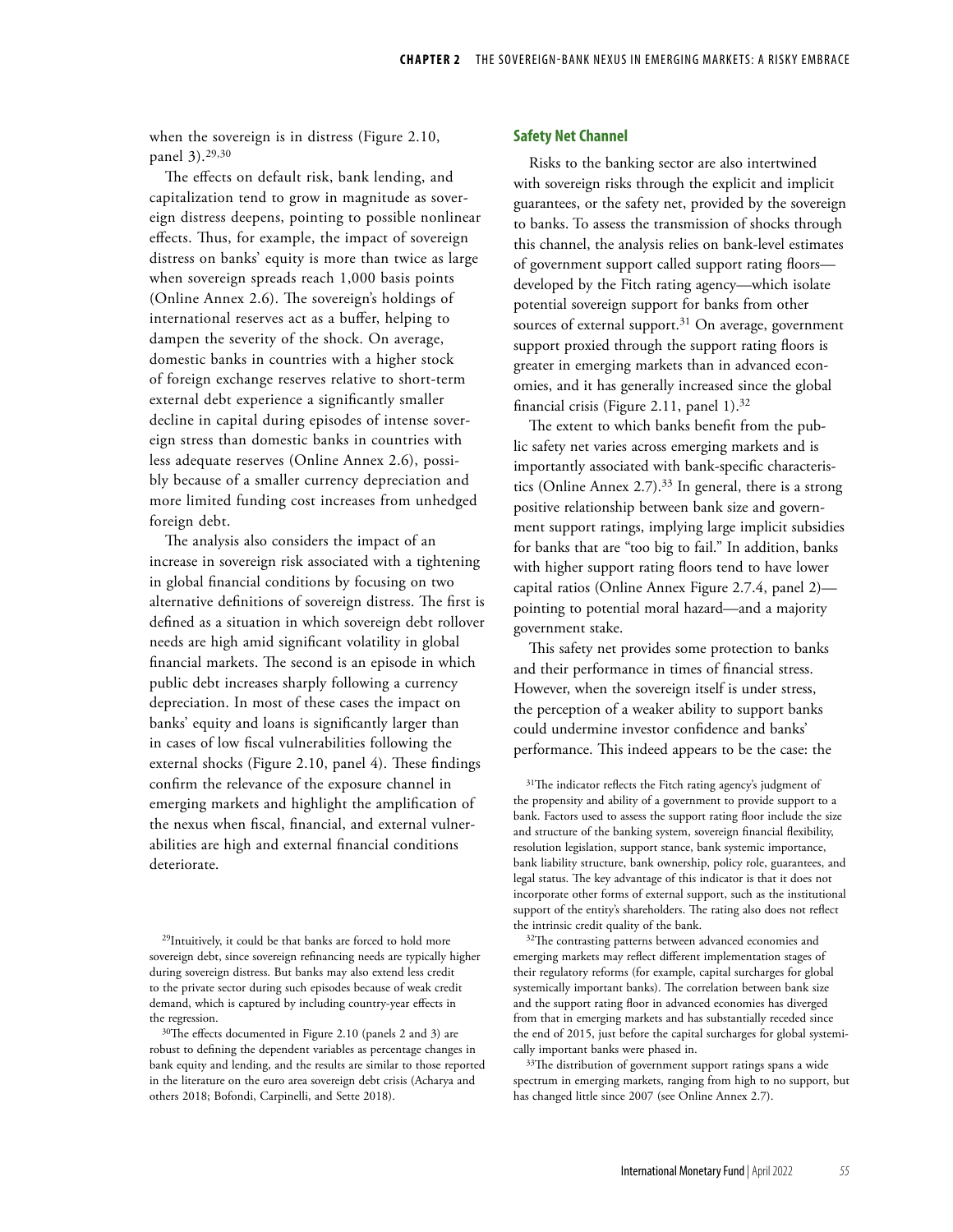## Figure 2.11. The Banking Sector Safety Net in Emerging Market Economies

Government implicit guarantees to the banking sector have increased since the global financial crisis.

1. Average Bank Government Support Ratings across Emerging **Markets** (Support rating floor on a numerical scale from 0 to 17)



Undercapitalized banks with higher implicit guarantees increase credit growth following sovereign distress ...

- Normal times Sovereign distress (average effect) - Sovereign distress (less-capitalized banks) 3. Cumulative Bank Credit Growth with a One-Notch-Higher Government Support Rating across Banks with Different Capital **Buffers** (Percentage points) –25  $10 -$ –20  $-15-$ –10 –5  $0<sup>2</sup>$ 5 Years after sovereign distress 0 1 2 3 4 5

Government guarantees support banks after sovereign distress, but not so much in countries with high public debt.

2. Cumulative Abnormal Returns of Banks with a One-Notch-Higher Government Support Rating in Countries with Different Public Debt Levels



... leading to higher levels of nonperforming loans, suggesting increased risk-taking.

4. Cumulative Change in Bank Nonperforming Loan Ratio with a One-Notch-Higher Government Support Rating across Banks with Different Capital Buffers (Percentage points)



Sources: Fitch Connect; IHS Markit; Refinitiv Datastream; Standard & Poor's Capital IQ; and IMF staff calculations.

Note: Panel 1 shows the weighted average of Fitch support rating floors in major emerging markets, in which weights correspond to banks' total assets in US dollars. The support rating floor ranges from AAA to NF and is converted to a numerical scale of 1–17 (higher values correspond to a higher rating or higher likelihood of receiving government support during distress). Panel 2 shows the capital asset pricing model-based cumulative abnormal returns associated with a one-notchhigher support rating floor after sovereign distress using a local projection methodology. Sovereign distress indicates the months with average sovereign credit default swap spreads higher than 500 basis points, a Standard & Poor's long-term rating for sovereign foreign exchange debt that is CCC– or lower, or months with external or domestic debt defaults occurred. Estimated abnormal returns are shown for economies with a sovereign-debt-to-GDP ratio greater than 60 percent ("high public debt") or lower than 60 percent ("low public debt"). Panel 3 shows cumulative bank credit growth associated with a one-notch-higher support rating floor up to five years after the sovereign distress or during normal times. The green line shows the impact after the sovereign distress for banks with an average equity-to-capital ratio, while the red line shows the cumulative impact following the same sovereign distress but for banks with an equity-to-capital ratio that is one standard deviation below average. Panel 4 shows results for a similar analysis in which the dependent variable is the cumulative increase in the bank nonperformingloans-to-assets ratio. In panels 1–4, the analysis is based on the sample of firms with available support rating floor information. Solid dots indicate statistical significance at 10 percent or lower. Data labels use International Organization for Standardization (ISO) country codes. AEs = advanced economies; EMs = emerging markets.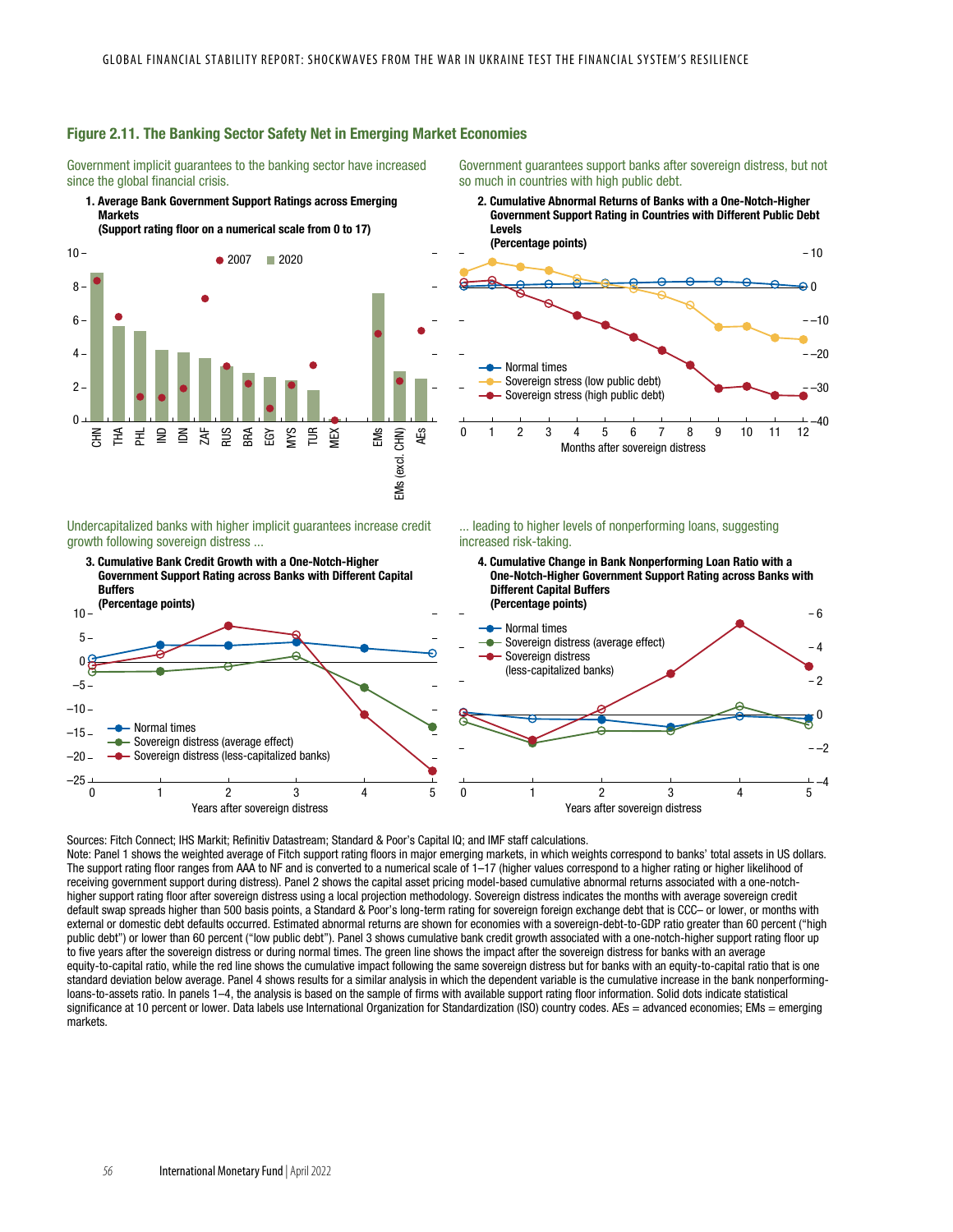equity returns of emerging market banks in times of sovereign distress are higher for banks whose support rating floor is one notch higher than that of their peers (Figure 2.11, panel 2), whereas in normal times there is no significant difference between the two groups. $34$ However, the positive effect of higher implicit guarantees before sovereign distress declines over time, turning negative six months after the shock—potentially suggesting that the weakened sovereign strength eventually hurts the credibility of these guarantees. Accordingly, the negative effect on banks with high government support ratings starts sooner and is larger if the economy enters the distress event with a higher public debt burden (Figure 2.11, panel 2, red line).

The strength of sovereign support also matters for the ability of banks to lend following a sovereign distress event. Banks with higher government support ratings experience lower credit growth, particularly after three years (Figure 2.11, panel 3, green line), which is in line with the negative impact on bank stock returns observed after the sovereign distress event. Furthermore, banks with a higher support rating floor but lower capital expand their loan portfolios more aggressively, with cumulative credit growth about 8 percentage points higher than that of other banks two years after the distress event (Figure 2.11, panel 3). This increase in lending goes hand in hand with a worsening of bank credit quality, which suggests greater risk-taking by these banks. For example, although nonperforming loans do not seem to depend much on the level of the government support rating on average, banks with both a lower capital ratio and a higher support rating experience a significant jump in nonperforming loans in the medium term (Figure 2.11, panel 4).

this channel: the transmission of risk from the sovereign to the corporate sector.

A possible empirical strategy to identify the effect of a rise in sovereign risk on firms is to exploit the uneven effect of sovereign downgrades on firms with different credit ratings. While downgrades of firms and sovereigns may both be driven by a deterioration in economic fundamentals, sovereign downgrades are more likely to cause the downgrades of highly rated firms because of rating agencies' ceiling policies. These policies often require that firms' ratings remain at or below the sovereign rating of their country of domicile.36 This approach allows the analysis in turn to isolate the direct effect of a sovereign downgrade on firms by comparing the performance of firms subject to ceiling policies ("bound firms"—that is, those with a rating equal to or above that of the sovereign) with that of firms not subject to these policies ("unbound firms"—that is, those with a lower rating than the sovereign) under the assumption that both groups of firms are equally affected by the change in fundamentals.<sup>37</sup>

The data confirm that the ratings of bound firms are more affected by sovereign downgrades than the ratings of unbound firms (Figure 2.12, panel 1). $38$  A formal analysis of the two groups of firms following a sovereign downgrade shows that a bound firm's cumulative investment drops nearly 17 percentage points more than an unbound firm's cumulative investment (controlling for firm characteristics) two years after a sovereign downgrade (Figure 2.12, panel 2). Furthermore, the effect on investment is significantly larger if the sovereign downgrade is accompanied by higher sovereign stress, proxied by sovereign credit default swap spreads greater than 500 basis points (Figure 2.12, panel 3). Overall, these results are consistent with the

#### **Macroeconomic Channel**

Empirically analyzing the macroeconomic channel that is, the interconnectedness of sovereigns and banks through the real economy—is particularly challenging because of difficulties in isolating shocks to different sectors (Dell'Ariccia and others 2018).<sup>35</sup> For simplicity, the following analysis focuses on one component of

<sup>36</sup>These policies are set after taking into account the risk of capital and foreign exchange controls, which could hamper a firm's ability to service its debt. A similar empirical strategy is used in Almeida, Fos, and Kronlund (2016).

 $37$ It is worth noting that unbound firms are by definition those with lower credit quality than bound firms. Thus, a key advantage of this empirical approach is that alternative explanations based on changes in fundamentals and credit risk are unlikely to explain the differential impact on firms' performance around the sovereign ceiling.

<sup>38</sup>The sample is composed of 100 sovereign debt downgrades in 29 countries during 1998–2020. For each country, years with banking crises in which the country was downgraded are excluded in order to better isolate the direct real effect of sovereign downgrades (Almeida, Fos, and Kronlund 2016). See Online Annex 2.8 for further estimation details.

<sup>&</sup>lt;sup>34</sup>The sample for this analysis is composed of 10 major emerging markets covering the period 2007–20. See Online Annex 2.7 for further details of the empirical analysis.

<sup>35</sup>For example, sovereign and corporate riskiness may be influenced by common factors, such as a decline in economic activity.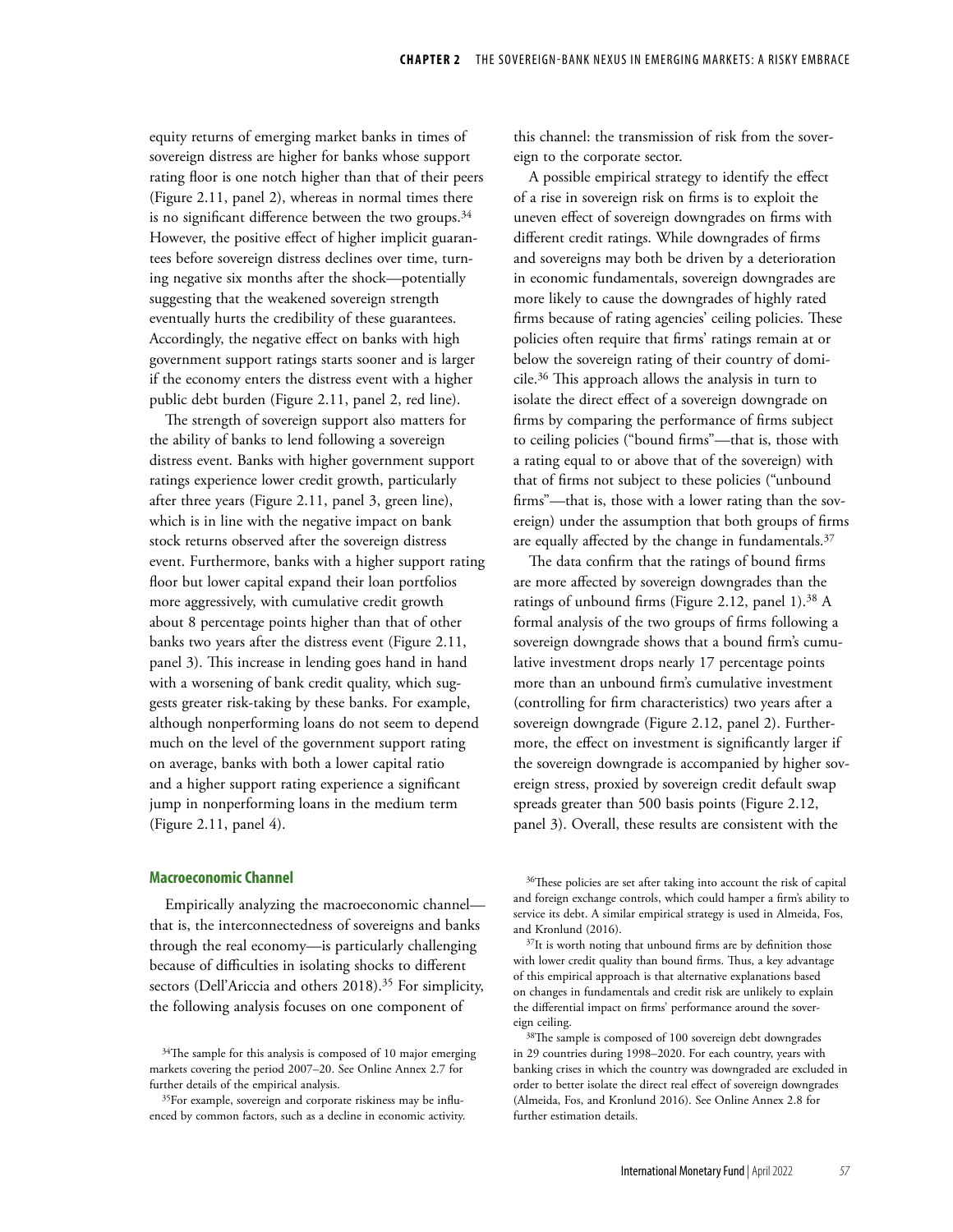## Figure 2.12. The Effects of Sovereign Downgrades on Firms

The ratings of bound firms have a higher probability of being downgraded after a sovereign downgrade ...





The impact is larger when the downgrade is accompanied by sovereign distress ...

3. Effect of a Sovereign Downgrade on Investment following a Sovereign Downgrade at Different Levels of Sovereign Risk (Percentage points)



... and bound firms reduce their investment and debt issuance more than unbound firms.

2. Effect of a Sovereign Downgrade on Investment and Debt Issuance (Percentage points)



#### ... and leads to spillover effects on banks' asset quality.





Sources: Haver Analytics; IHS Markit; Standard & Poor's Capital IQ; and IMF staff calculations.

Note: Panel 1 shows the distribution of the change in corporate ratings between the period before the sovereign downgrade and two years after the downgrade for "bound" and "unbound" firms. Bound firms are those with a rating equal to or above their sovereign before the downgrade. Panel 2 reports the estimates based on a difference-in-differences model comparing changes in the outcome variable between bound and unbound firms around the sovereign downgrade, in which the considered outcome variables are the changes in the firm's investment ratio and debt issuance between the period before the sovereign downgrade and two years later. The investment ratio is equal to the ratio of capital expenditure to lagged capital stock. Debt issuance is proxied by changes in the net-debt-issuance-to-asset ratio. Panel 3 shows the marginal effect of a sovereign downgrade on bound firms for different levels of sovereign risk. Low sovereign risk refers to periods with a sovereign credit default swap (CDS) spread between 250 and 500 basis points. High sovereign risk refers to periods with a sovereign CDS spread greater than 500 basis points. Panel 4 shows the cumulative effect of a one standard deviation larger share of assets of bound firms in economy-wide corporate assets on the change in banking sector nonperforming loans ratio two years after the sovereign downgrade. Estimates are based on a country-level difference-in-differences model. Solid bars indicate statistical significance at 10 percent or lower. See Online Annex 2.8 for further details of the empirical analysis.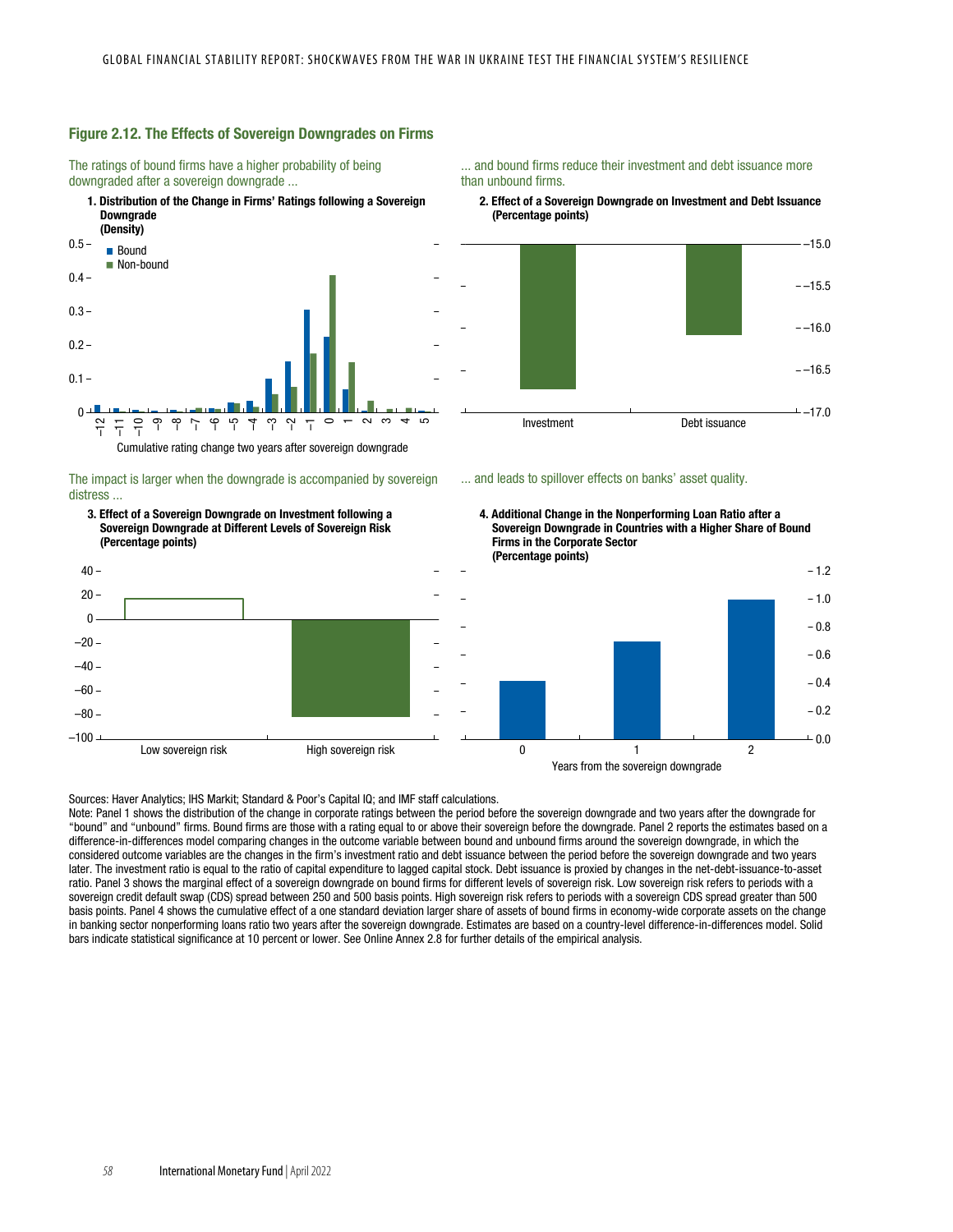hypothesis that firms face tighter funding constraints when directly affected by a sovereign downgrade.

The negative effects of sovereign stress on firms' borrowing costs and activity may weaken the soundness of their balance sheets. Consequently, banks' loan portfolio quality may be adversely affected, possibly leading them to curtail lending. This would further reduce consumption and investment in the domestic economy, with a consequent drop in aggregate demand and decline in the health of the corporate sector. Hence, disruptions in financial intermediation could act as an amplifier and exacerbate the damage to economic activity following a sovereign downgrade. Empirical evidence supports this intuition: following a sovereign downgrade, banks' nonperforming loans increase more in economies where bound firms play a larger role in the corporate sector, as determined by the share of their assets in total economy-wide corporate assets (Figure 2.12, panel 4).<sup>39</sup>

## **Conclusion and Policy Recommendations**

The sovereign-bank nexus has intensified in emerging markets as banks' exposure to domestic sovereign debt has increased to all-time highs. With public debt also historically high—and with the sovereign credit outlook deteriorating in many emerging markets—it is increasingly likely that a negative shock to the sovereign balance sheet may trigger an adverse feedback loop between sovereigns and banks that could threaten macro-financial stability. The analysis in this chapter shows that such a loop could occur through multiple channels, including by affecting corporate sector activity, and would be stronger in countries with higher fiscal vulnerabilities and less-well-capitalized banking systems.

Emerging markets thus face complex policy trade-offs amid tighter global financial conditions on the back of monetary policy normalization in advanced economies and heightened economic and geopolitical uncertainty. Growth prospects are weak in several emerging markets; policy space to support the economy is limited, and borrowing constraints have tightened as foreign investor interest in local currency sovereign bond markets has dwindled and yields have risen. Policymakers must remain vigilant to emerging signs of vulnerability in the banking sector and ensure banking sector stability in the event of deteriorating credit quality.

Given the strength and multifaceted nature of the sovereign-bank nexus, policy action is required on multiple fronts. Given the heterogeneity of countries' fiscal and financial vulnerabilities, policy must be tailored to country-specific circumstances. In general, countries with stronger fiscal positions and a sound banking system will be better placed to manage tighter financial conditions. But they should seek to extend maturities of public debt where feasible and avoid a further buildup of currency mismatches to limit balance sheet vulnerabilities (see the January 2022 *World Economic Outlook Update*). In countries with limited fiscal space and tight borrowing constraints, it is imperative to (1) improve the efficiency and targeting of fiscal spending to support recovery and (2) embed fiscal policy in credible and sustainable medium-term fiscal plans to mitigate the impact of an adverse shock (see the April 2022 *Fiscal Monitor*). Some emerging markets especially those with larger maturing debt or higher exposure to exchange rate volatility—may need to adjust faster to preserve market confidence and prevent a further intensification of the sovereign-bank nexus.

Policymakers should also seek to develop robust resolution frameworks for sovereign debt to facilitate orderly deleveraging and restructuring if needed (IMF 2020a). Domestic debt restructurings may become more frequent in the future following the increase in the share of domestic debt in total public debt in emerging markets, so a sovereign considering such restructuring should anticipate, minimize, and manage its impact on the financial system and broader economy [\(IMF 2021\)](https://www.imf.org/en/Publications/Policy-Papers/Issues/2021/11/30/Issues-in-Restructuring-of-Domestic-Sovereign-Debt-510371).

On the financial sector front, banks' resources should be preserved to absorb potential losses by limiting capital distribution in cases where bank profitability is difficult to assess because of regulatory flexibility. Fully assessing banking sector health remains difficult in many countries due to regulatory flexibility and forbearance. As a result, asset quality reviews may be necessary to quantify hidden losses and identify weak banks once forbearance

<sup>39</sup>These findings are based on a country-level difference-in-differences regression, in which banking sector nonperforming loans across countries are regressed on the share of bound firms' assets relative to total assets of the nonfinancial corporate sector, and other control variables (see Online Annex 2.8). The results indicate that a one standard deviation higher value of this share is associated with a 1 percentage point greater change in nonperforming loans two years after the sovereign downgrade. However, these findings are only suggestive—a more direct analysis linking banks' lending behavior to their exposure to bound firms is difficult given a lack of available data.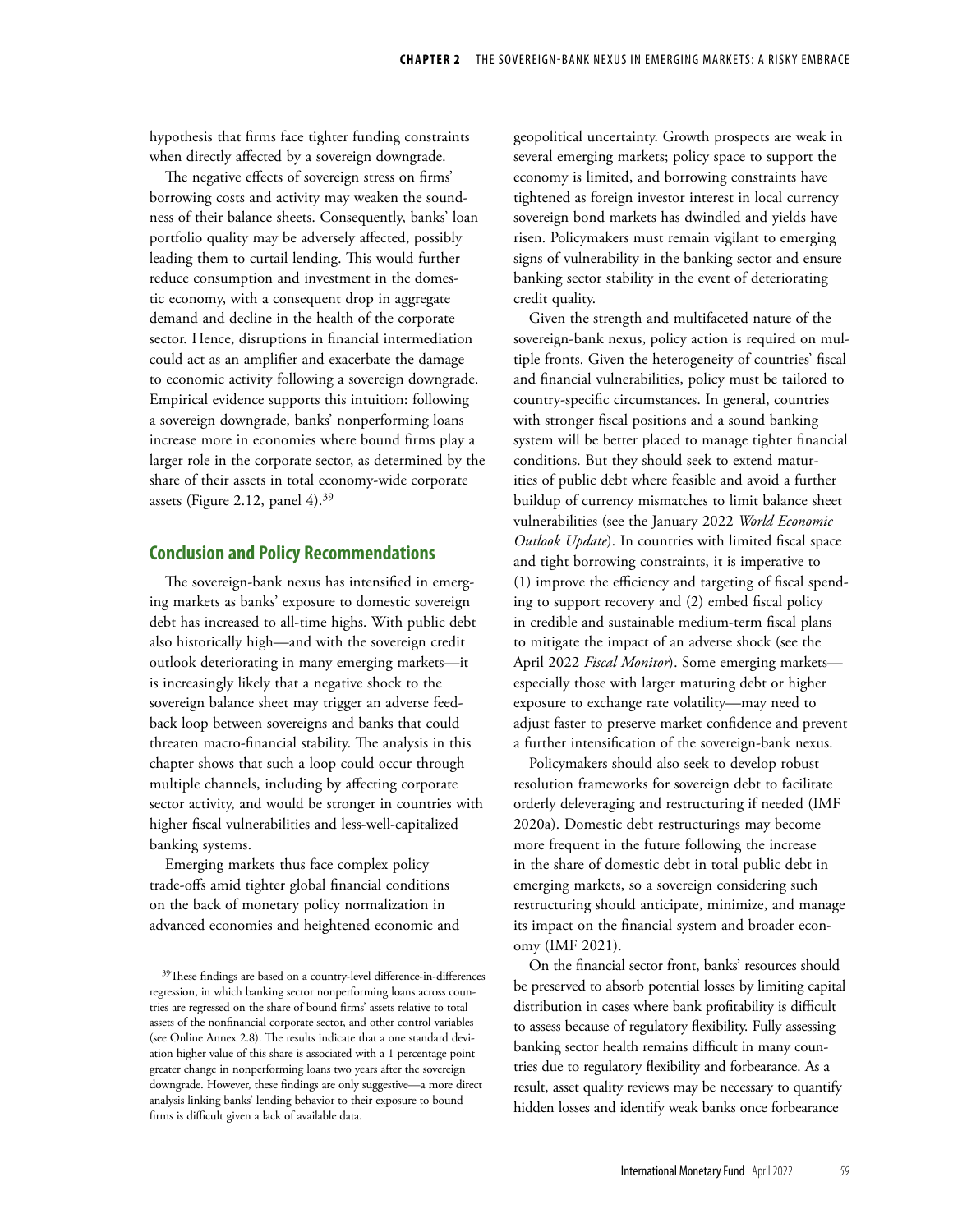has ceased. The results of these reviews may guide supervisory actions requiring more robust levels and quality of bank capital, which could be phased in over time in a preannounced manner to minimize procyclical effects. This is especially pertinent for countries with weak growth prospects and high corporate insolvency risks that could adversely affect financial stability should banks ultimately need to recognize loan losses. Moreover, in emerging markets with inadequate frameworks to deal with corporate bankruptcies, private debt resolution frameworks should be strengthened to prepare for the eventual withdrawal of policy support measures and minimize risks to macro-financial stability.40

Risk to banks from sovereign exposure can materialize not just in emerging markets but also in more advanced economies, as was the case in Europe following the global financial crisis. Hence, improving transparency and data quality of banks' holdings of government debt to assess risks arising from possible sovereign distress should be a global priority. While current international standards stop short of "encouraging" banks to disclose data on all material sovereign exposures by currency denomination and account classification (BCBS 2021), market discipline will work meaningfully only if this becomes a necessary requirement for all banks. Furthermore, banks could be required to cover the risks of significant sovereign exposures in their stress tests by taking into account the multiple channels of the nexus.<sup>41</sup>

Once the economic recovery has taken hold and pandemic-related financial sector support measures have been normalized, both advanced and emerging market economies could consider introducing measures aimed at reducing incentives to hold excessive sovereign debt.42,43 In this regard, several reform options

40Liu, Garrido, and DeLong (2020) discuss in detail the key measures needed for effective private sector debt resolution.

41See Jobst and Oura (2019) for recent approaches to stress testing sovereign exposures.

42Sovereign debt exposures could become excessive if banks are not fully pricing the risks associated with them, expecting to be bailed out in the event of sovereign distress (Dell'Ariccia and others 2018; Farhi and Tirole 2015). Furthermore, the expectation of intervention might lead to correlated risk exposures across banks as banks expect public support to be more likely in a systemic banking crisis.

43In the current regulatory framework, sovereign exposures are treated more favorably than other asset classes, encouraging banks to hold sovereign bonds. The Basel Committee's standardized approach to credit risk provides a regulatory exemption that allows banks to apply zero risk weights on local currency government bonds regardless of sovereign risk. Other aspects of the regulatory framework, such as the liquidity standards, also favor the holding of sovereign debt.

have been discussed internationally in the aftermath of the global financial crisis, including the establishment of nonzero, risk-sensitive capital requirements (BCBS 2017). So far, however, no consensus has been reached to make any changes to the regulatory capital treatment of risks from sovereign exposures, although the Basel Committee could consider resuming its efforts in this regard. An alternative approach could be strict concentration limits, but these are likely to generate negative effects because banks need to hold sovereign bonds for liquidity management. Capital surcharges on bank holdings of domestic sovereign bonds above certain thresholds are more flexible and can target concentration risk if appropriately calibrated. The setting of such a surcharge should consider the liquidity needs and availability of other liquid assets in domestic currency, along with the perceived risk from excessive concentration.44

Strengthening banking crisis management frameworks could reduce the need for government guarantees and minimize the costs of resolution to the government, including through the recovery of public funds from the industry. Some emerging markets have made much progress in this regard (Botes and others 2021). Given the economic uncertainty and the eventual unwinding of financial sector measures that have supported bank balance sheets through the pandemic, it is important to act to strengthen the financial safety net, including through deposit guarantee programs, resolution regimes, and central bank liquidity facilities. Preparing contingency plans that detail how the authorities will respond to possible future pressures is critical to support effective policy responses should an adverse scenario materialize (IMF 2020b).

Effective governance, regulation, and supervision are necessary to ensure that public banks are safe and sound while achieving their public policy objectives (IMF, forthcoming). Mitigating the risks to financial stability posed by public banks requires closing existing prudential gaps. Deposit-taking public banks directly competing with private banks should be subject to the same expectations and requirements of governance,

44The IMF's Financial Sector Assessment Program for Romania provides an example of systemic risk buffer calibration that aims to ensure the resilience of banks with concentrated exposures, while minimizing potential adverse impacts (IMF 2018). The framework applies a marginal scheme, with systemic risk buffer surcharges rising with the ratio of sovereign exposures to risk-weighted assets.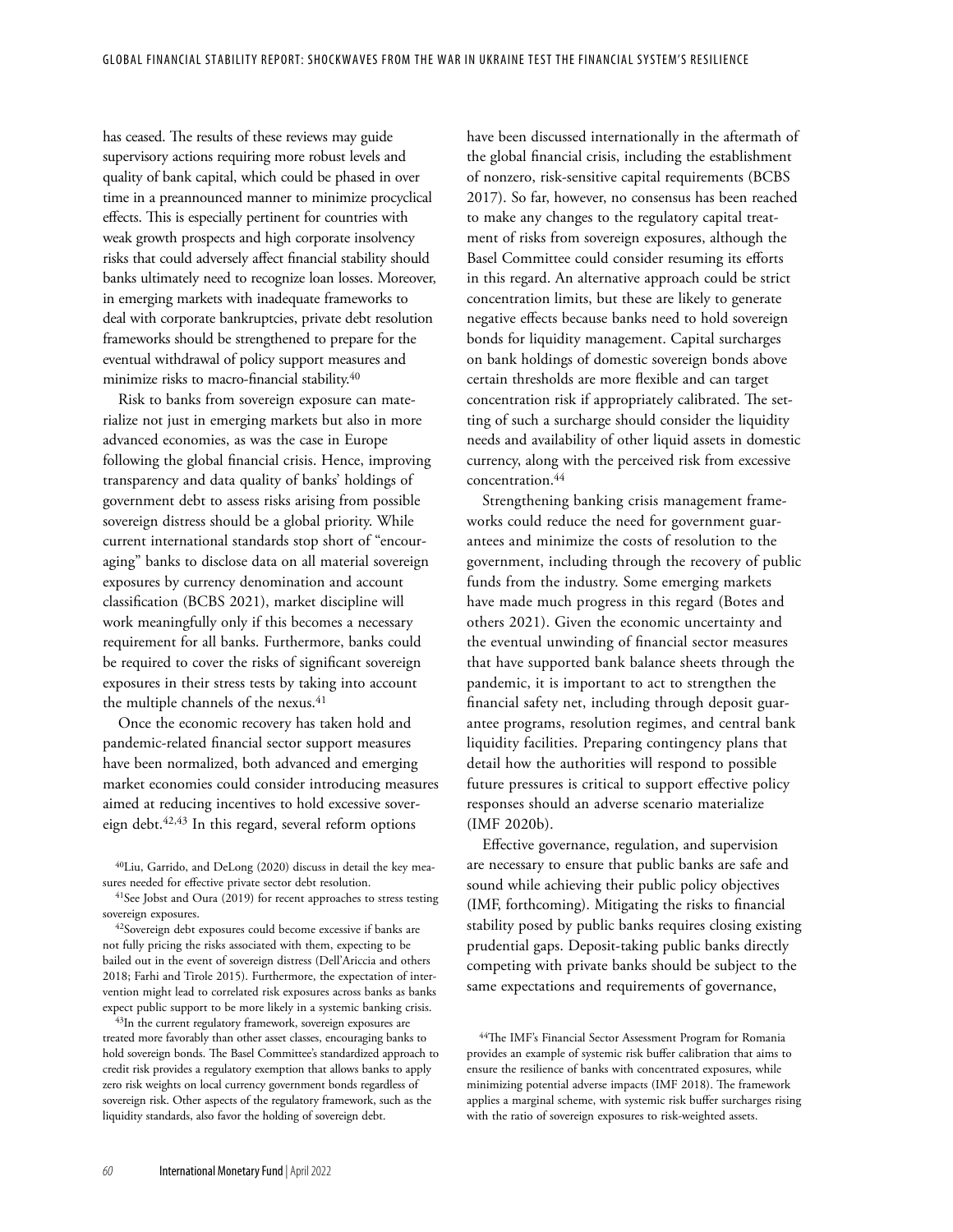disclosure, regulation, and supervision as private banks. A key element of the reform agenda should be to promote mechanisms so that arm's length distance can be created between the government as the owner and the management of the bank, which can then run the bank on as much a commercial basis as possible. The government's role as an informed owner should also be separated from the supervisory authority's prudential supervision role.

Given that a lack of investor diversity can induce volatility in sovereign debt markets amid sudden changes in risk appetite, policymakers should aim to promote a deep and diversified investor base to strengthen market resilience in countries with underdeveloped local currency bond markets ([IMF 2021\)](https://www.imf.org/en/Publications/analytical-notes/Issues/2021/03/17/Guidance-Note-For-Developing-Government-Local-Currency-Bond-Markets-50256). While domestic banks usually play a major role in emerging market and developing economies both as investors in government bonds and as intermediaries for government bond trading, a highly concentrated banking sector can undermine banks' incentives to

trade and can impede market liquidity.45 A developed investor base should thus include a diverse range of bank and nonbank participants with different investment horizons and risk-return preferences, particularly institutional investors, to allow the government to spread risk in its debt portfolio and extend the yield curve.<sup>46</sup> This would also help mitigate banks' excessive exposure to the sovereign and weaken the sovereign-bank nexus.

45Banks tend to trade securities for liquidity management purposes, which helps bolster secondary market activity. A highly concentrated banking sector can restrict market liquidity in countries with smaller financial systems.

46Nonbank investors bring different risk-return preferences and investment horizons to the government bond market compared with banks. For example, pension funds and insurance companies generally prefer longer-dated assets to match their longer-term liabilities, largely determining the ability of the government to issue longer-dated securities and thereby facilitating the extension of the yield curve. See IMF (2021) for detailed guidance on diversifying the investor base and developing local currency bond markets in emerging market and developing economies.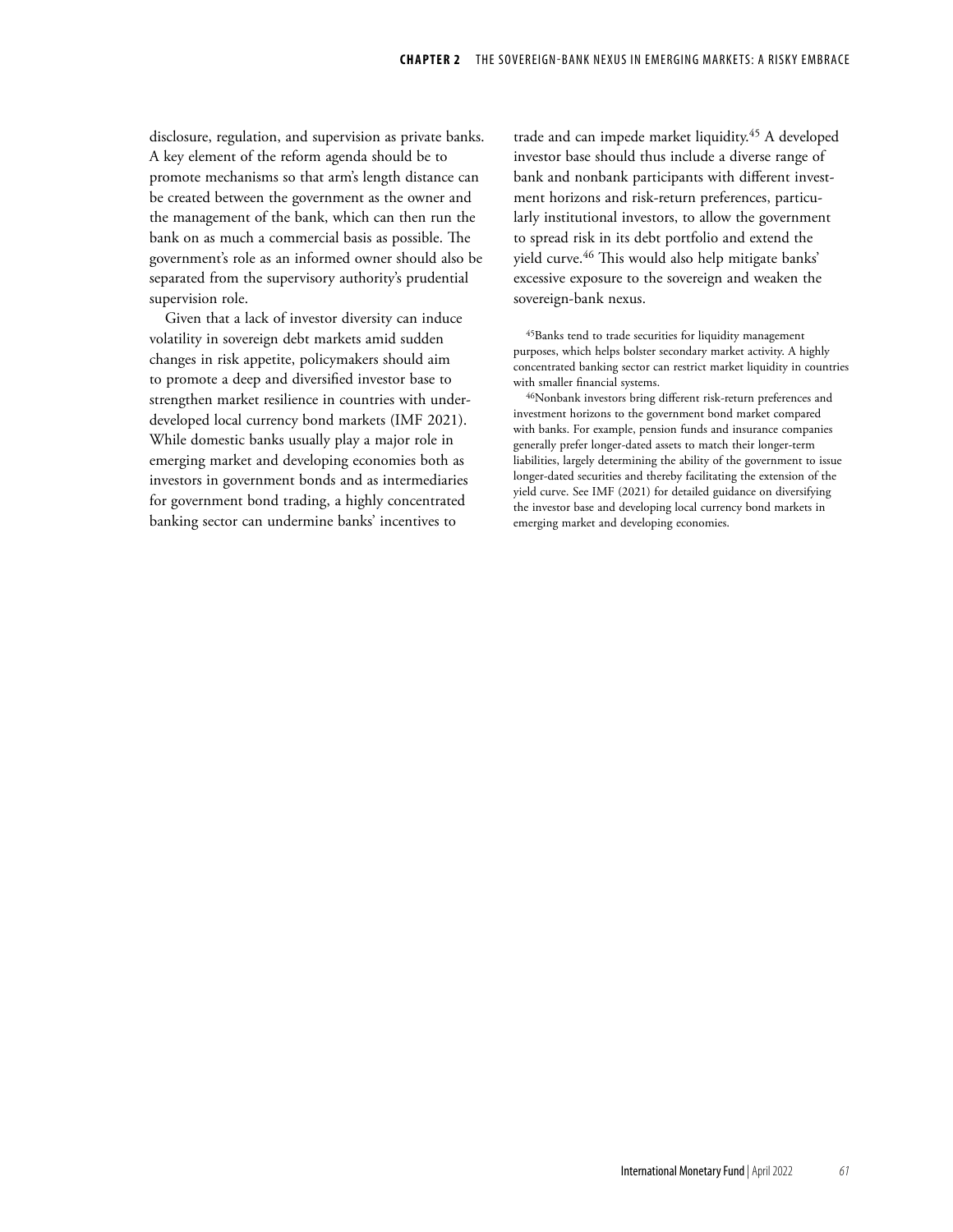## **Box 2.1. The Drivers of Banks' Sovereign Debt Exposure in Emerging Markets**

Bank holdings of sovereign debt vary significantly across emerging markets, ranging from about 5 percent of banking sector assets (for example, in Chile and Peru) to more than 25 percent (for example, in Brazil and Pakistan) (Figure 2.1.1). In general, the exposure of emerging market banks to sovereign debt has risen since the global financial crisis, most notably in China, Hungary, and Pakistan.

Why do banks hold government debt? Several factors may be at play, including liquidity management, expected returns, and limited alternative investment opportunities (Dell'Ariccia and others 2018). Sovereign debt offers a relatively liquid and safe asset status that may be particularly attractive in countries with weaker institutions and enforcement of creditor rights that could lower incentives for banks to lend to the private sector (Holmström and Tirole 1998). Banks may serve as market makers in government bond markets, while their government bond holdings also serve as collateral for securing funding from the central bank. The regulatory treatment of sovereign exposures—which allows banks to apply zero risk weights on local currency domestic government bonds—also makes them attractive for banks to hold. Moral suasion and risk shifting are two other potential reasons. Moral suasion refers to government pressure on banks to purchase public debt; risk shifting can occur during times of sovereign distress when banks increase their sovereign debt exposure to take advantage of higher sovereign yields.<sup>1</sup>

For emerging markets, empirical analysis using country-level data shows that several of the abovementioned factors are relevant (Figure 2.1.2, panel 1).2 For example, banks tend to hold more government debt when interest rates are high and the sovereign is more indebted (pointing perhaps to moral suasion or risk-shifting motives) and when there are fewer opportunities to lend to the private sector, as indicated by a lower ratio of stock market capitalization to GDP, as well as a lower ratio of private sector credit to GDP.

The author of this box is Tara Iyer.

<sup>1</sup>The flip side of this is that during sovereign distress, domestic banks could incur huge losses that wipe out their capital, leading to a banking crisis.

2See Online Annex 2.4 for a detailed description of the model, estimation method, and data used for this analysis.

Figure 2.1.1. Bank Holdings of Sovereign Debt *(Percent of total bank assets)*



Sources: Fitch Connect; IMF, Monetary and Financial Statistics database; and IMF staff calculations. Note: Given limited country-level data availability, banks' sovereign debt exposures for India and Argentina are computed using bank-level Fitch Connect data.

Further analysis using bank-level data shows that moral suasion and risk-shifting motives are indeed important in emerging markets. Domestic state-owned banks, generally dominant in emerging markets and potentially more likely to be induced to hold government debt (Ongena, Popov, and Van Horen 2019), $3$  purchase significantly more sovereign debt in times of high fiscal need or when the sovereign is in distress (Figure 2.1.2, panel 2). $4$  However,

3Domestic state-owned banks tend to be generally dominant in emerging markets. On average, such banks held about 30 percent of total banking sector assets in major emerging markets in 2020, but this ratio exceeded 40 percent in some countries.

<sup>4</sup>High fiscal need is defined as years when maturing sovereign debt (to lagged total debt) is in the top 75th percentile of the distribution, indicating that more new public debt is likely to be issued. Sovereign distress is defined as periods when the sovereign credit default spread exceeds 500 basis points, a Standard & Poor's long-term rating for sovereign foreign currency debt CCC– or lower, or the sovereign is in external or domestic default.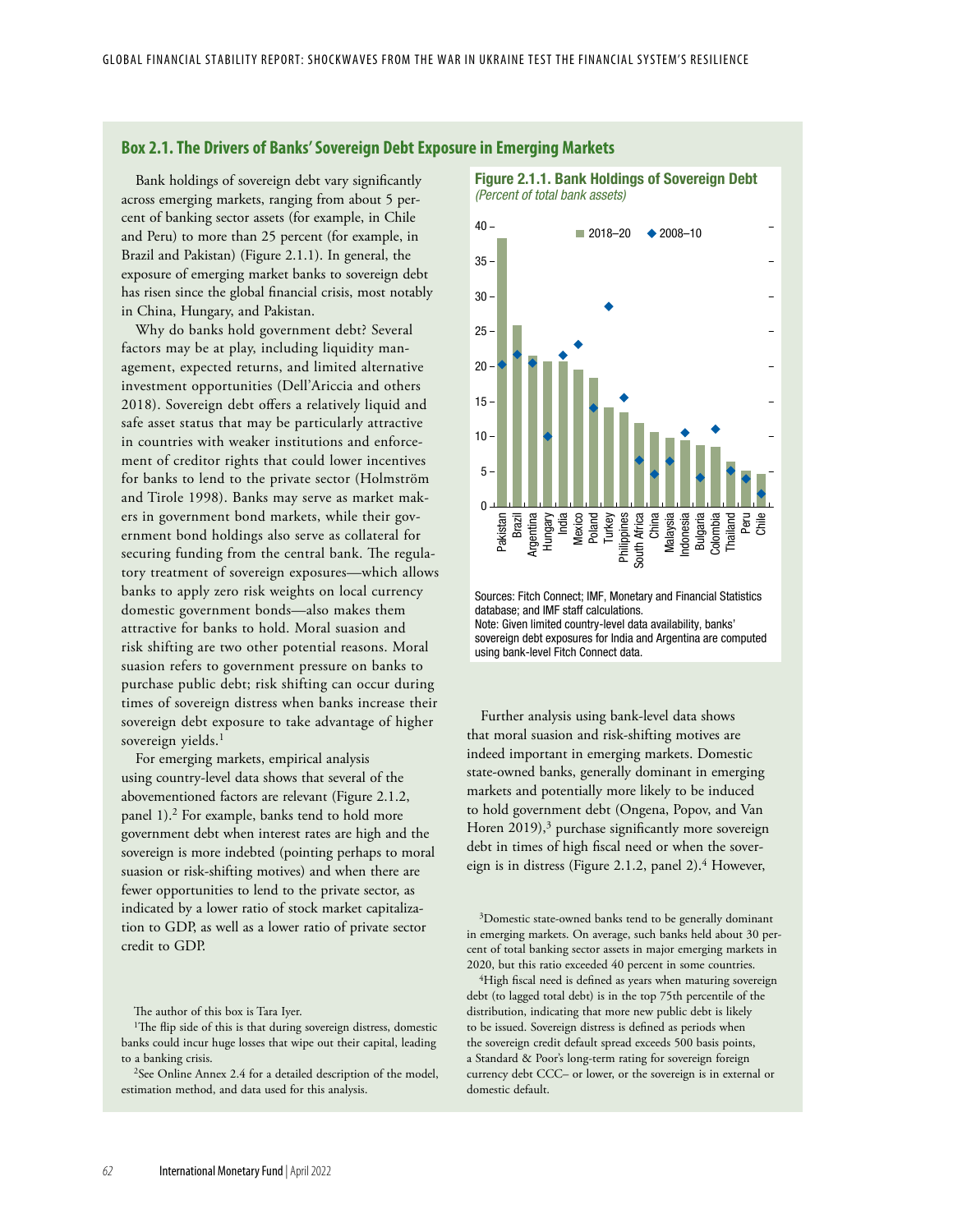

Sources: Bloomberg Finance L.P.; Fitch Connect; IHS Markit; IMF, Monetary and Financial Statistics and World Economic Outlook databases; Standard & Poor's Capital IQ; and IMF staff calculations.

Note: Panel 1 presents results obtained from a cross-country regression for a sample of 21 emerging markets during 2000–20. Aggregate banks' government debt holdings are computed from Fitch Connect if data from Monetary and Financial Statistics are limited. The dependent variable is banks' holdings of sovereign debt to total banking sector assets. The bars show the effect of a one standard deviation increase in the value of the regressors on changes in banks' holdings (in percentage points). Panel 2 presents regression results from a bank-level cross-country regression during 2011–20. The dependent variable is banks' net purchases of sovereign debt. (See Online Annex 2.4 for the model and estimation details.) Moral suasion is defined as the additional purchase of sovereign debt by state-owned banks in times of "high fiscal need"; that is, the years when the total amount of new debt auctioned by the sovereign (proxied by maturing debt as a share of lagged gross debt) is above the 75th percentile in the sample. Risk shifting is defined as the additional purchases of sovereign debt by less-capitalized state-owned banks, where "less capitalized" refers to an equity-to-assets ratio that is one standard deviation below the mean, which is about 7 percentage points. Solid bars indicate statistical significance at 10 percent or lower.

there is no such evidence of government pressure on private banks (Online Annex 2.4). Moreover, less-capitalized state-owned banks are more likely to purchase sovereign debt during periods of sovereign distress (Figure 2.1.2, panel 2). This pattern suggests the presence of a moral suasion motive, but there may also be a risk-shifting strategy by these banks, whereby they are more willing to take on additional risk and improve their capital positions by purchasing high-yield debt (Acharya and others 2018).